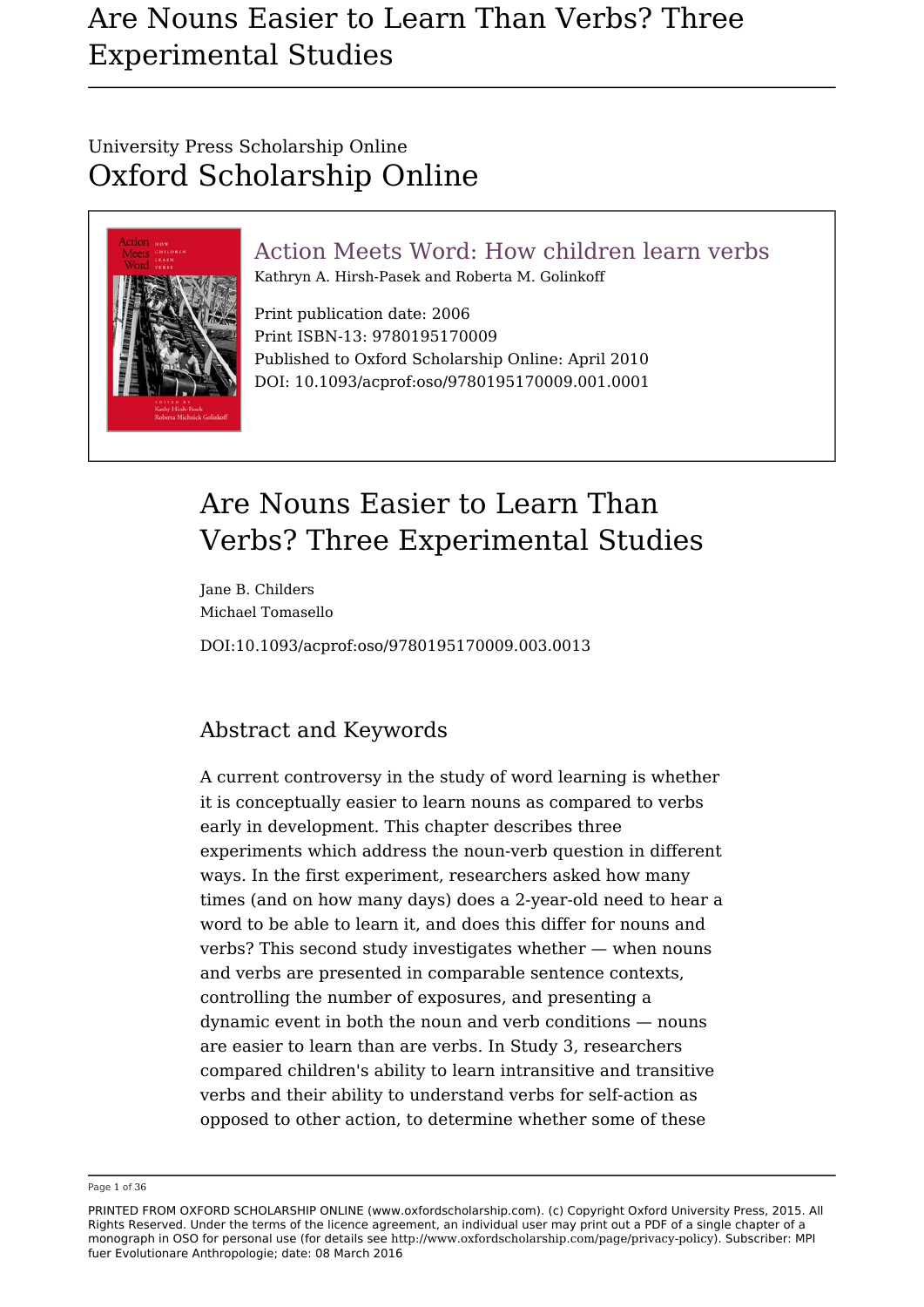verb and referent types are learned more quickly than are others.

*Keywords:* nouns, word learning, verbs

A current controversy in the study of word learning is whether it is conceptually easier to learn nouns as compared to verbs early in development. Using data available at the time, Gentner (1982) showed that across several languages, children's early productive vocabularies appear to be dominated by nouns. From this evidence, she argued that it may be easier for infants to acquire nouns because the referents of nouns are more easily "packaged" than are the referents for verbs. That is, in a simplified view of word learning, the child must attend to appropriate perceptual elements, package them together, and connect them in some way to a spoken word. Perceptual elements that are often referred to by nouns (e.g., concrete objects), tend to be highly cohesive (doggie "parts" are always seen when a dog is present, for example), are viewed across language and culture in the same way (i.e., as objects), and are referred to using the same word type (i.e., nouns). In contrast, the perceptual elements that are connected to individual verbs are not as cohesive because elements of meaning are likely to be distributed across time and space, they are not conceptualized in the same way across languages and cultures (i.e., languages vary in the way verbs refer to different aspects of events), and they may not be universally lexicalized as verbs (e.g., the verb category itself varies across languages).

More recently, Gentner and Boroditsky (2001) have expanded on these ideas by reiterating that they are not proposing that "nouns are easy." They are proposing that, if children are able to conceive of a referent in itself, outside of or before language, it should be easier for the infant to then learn how to refer to that referent using language than it will be to both package the world and learn a new word at the same time. Some nouns, particularly names for concrete objects, are likely to be "preindividuated," or likely to have become concepts or categories, before the word for those concepts is learned. If they are preindividuated and if that **(p.312)** coherency in the referent does help word learning, then early

Page 2 of 36

PRINTED FROM OXFORD SCHOLARSHIP ONLINE (www.oxfordscholarship.com). (c) Copyright Oxford University Press, 2015. All Rights Reserved. Under the terms of the licence agreement, an individual user may print out a PDF of a single chapter of a monograph in OSO for personal use (for details see http://www.oxfordscholarship.com/page/privacy-policy). Subscriber: MPI fuer Evolutionare Anthropologie; date: 08 March 2016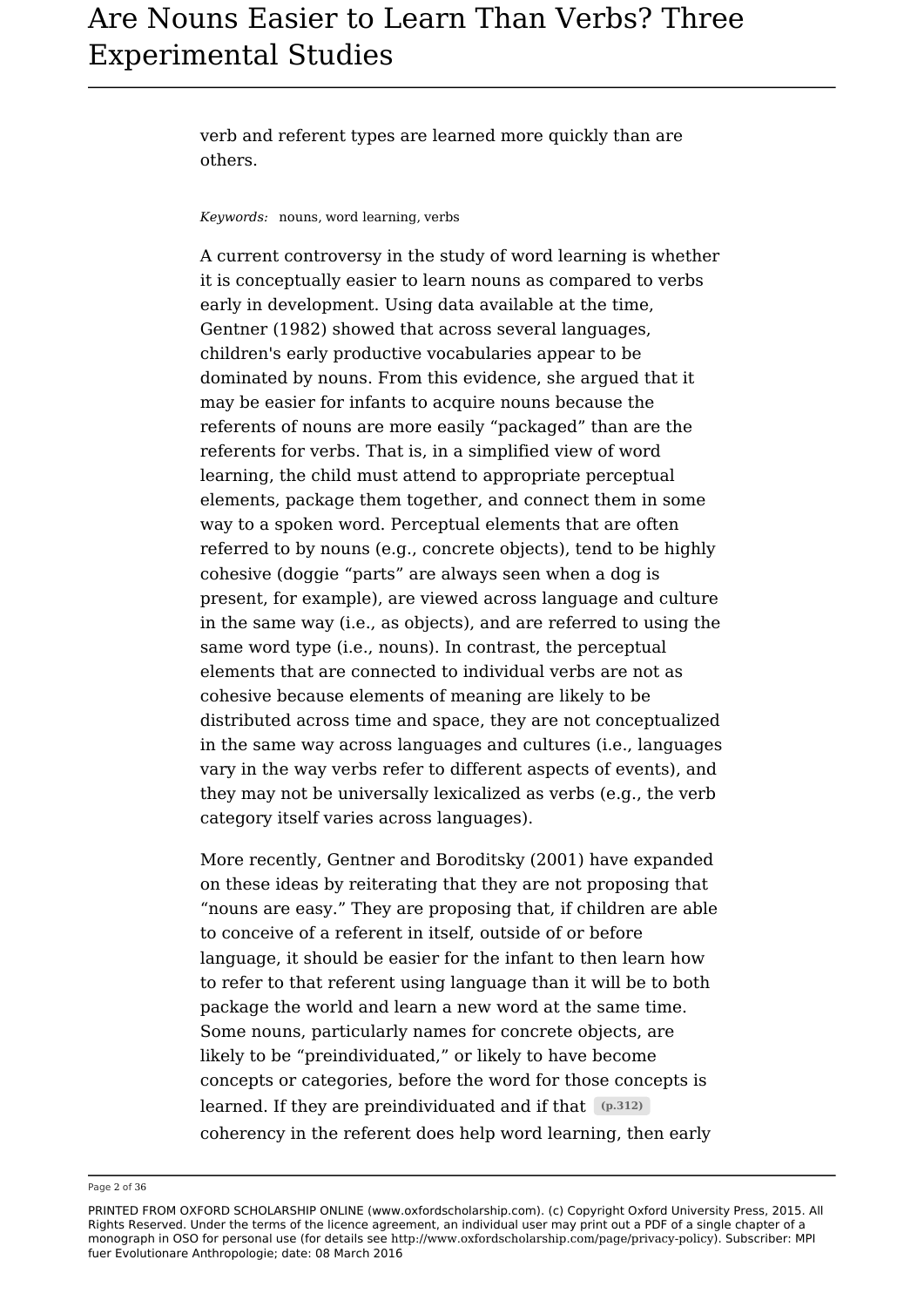vocabularies should have just those types of words. Note that this view is not a "noun first" view; it predicts that any word type that refers to concepts that an infant can easily conceptualize, individuate, or parse will appear earlier in development. Tomasello (2003) added further that some kinds of joint attentional frames and linguistic utterances make the referents of some words particularly transparent for young children, and many of these have to do with the manipulation, exchange, and labeling of objects—the fact that objects are to some degree preindividuated conceptually is an important part of this process.

In recent investigations of Gentner's proposals, researchers have examined children's productive vocabularies across languages. This body of research suggests that, in general, the early productive vocabularies of children learning English, Italian, or Spanish favor nouns (Au, Dapretto, & Song, 1994; Jackson-Maldonado, Thal, Marchman, Bates, & Gutierrez-Clellen, 1993; Tardif, Gelman, & Xu, 1999; Tardif, Shatz, & Naigles, 1997), while children acquiring Mandarin (Tardif et al., 1997, 1999) and perhaps Korean (Gopnik & Choi, 1995; but see also Au et al., 1994; Kim, McGregor, & Thompson, 2000) do not, possibly because nouns are not favored in the input in these languages. A methodological problem inherent in this type of study is that because children use each of their verbs more frequently than they use each of their nouns, spontaneous speech samples tend to underestimate children's noun vocabularies because, relative to individual verbs, the probability that a child will use any particular noun in one hour of sampling is not very high. This has led some researchers to prefer the use of a vocabulary checklist to estimate noun and verb comprehension and production (Caselli, Casadio, & Bates, 1999). For this reason, Tardif et al. (1999) measured Mandarin-speaking children's vocabularies in two ways (spontaneous sample and vocabulary checklist), and the verb advantage mostly disappeared in the results from the vocabulary checklist.

A difficulty in evaluating these differing sets of results is that nouns and verbs appear with different frequencies, in different types of sentences, and in different contexts in these

Page 3 of 36

PRINTED FROM OXFORD SCHOLARSHIP ONLINE (www.oxfordscholarship.com). (c) Copyright Oxford University Press, 2015. All Rights Reserved. Under the terms of the licence agreement, an individual user may print out a PDF of a single chapter of a monograph in OSO for personal use (for details see http://www.oxfordscholarship.com/page/privacy-policy). Subscriber: MPI fuer Evolutionare Anthropologie; date: 08 March 2016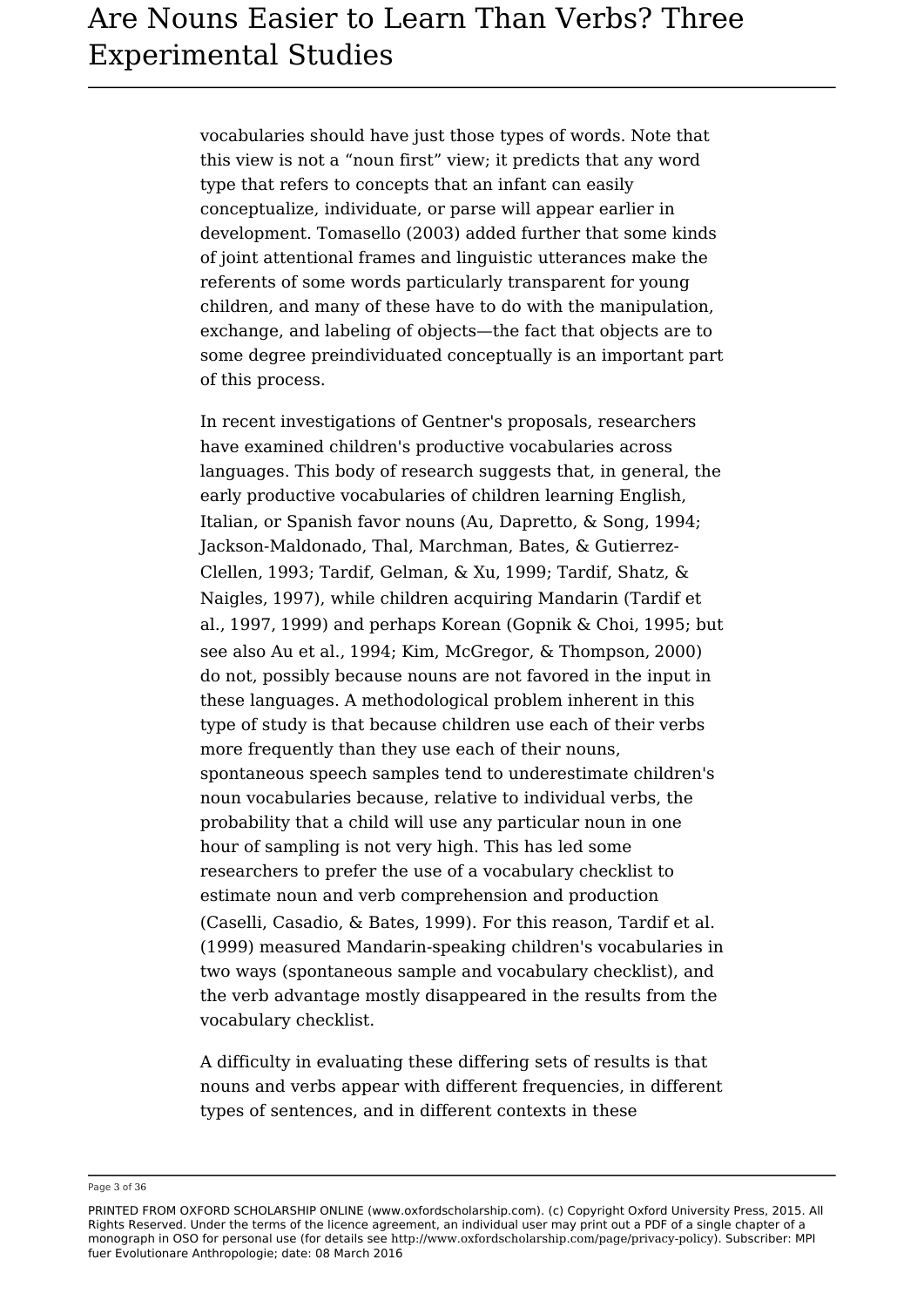languages. In fact, there are almost no experimental studies that have investigated whether, if the frequency of nouns and verbs is experimentally controlled, children either produce or comprehend nouns more quickly or more frequently than they do verbs. Of the three relevant experimental studies that have been conducted, only one provides evidence to suggest that nouns are easier to learn. Schwartz and Leonard (1984) found that toddlers who were taught 16 new nouns and verbs were able to learn more nouns than verbs and required between 20 and 40 exposures to learn the words they eventually produced. However, the children in their study were learning 16 words at a time with 64 objects and actions presented and named in each session. In two other studies, no differences were found. Tomasello and Akhtar (1995) found that 2-year-olds could learn both novel nouns and verbs with enough exposures, but there was no direct **(p.313)** comparison of how many or what kinds of exposures are needed in the two cases. Oviatt (1980) found no indications of noun-verb differences in the comprehension of 1-year-olds. In sum, additional systematic experimental tests of the relative ease of acquisition of nouns and verbs are needed.

In this chapter, we describe three experiments that address the noun-verb question in different ways. In the first experiment, we asked how many times (and on how many days) does a 2-year-old need to hear a word to be able to learn it, and does this differ for nouns and verbs? To address these two basic questions (which, surprisingly, have not yet been addressed fully experimentally), we taught children novel nouns and verbs, varying the number of models and the spacing of the models across days. We then tested children's comprehension and production of these words at various intervals. In addition, we followed the same procedures in teaching children nonverbal novel actions to see whether the same learning principles apply in a nonverbal task.

Thus, the study is one of only a handful studies that address a basic question in word learning—how many exposures are needed and on what schedule? In addition, it addresses an important controversy in the area, whether noun learning is privileged in language development or is not. Moreover, the inclusion of an unnamed new action provides an important

Page 4 of 36

PRINTED FROM OXFORD SCHOLARSHIP ONLINE (www.oxfordscholarship.com). (c) Copyright Oxford University Press, 2015. All Rights Reserved. Under the terms of the licence agreement, an individual user may print out a PDF of a single chapter of a monograph in OSO for personal use (for details see http://www.oxfordscholarship.com/page/privacy-policy). Subscriber: MPI fuer Evolutionare Anthropologie; date: 08 March 2016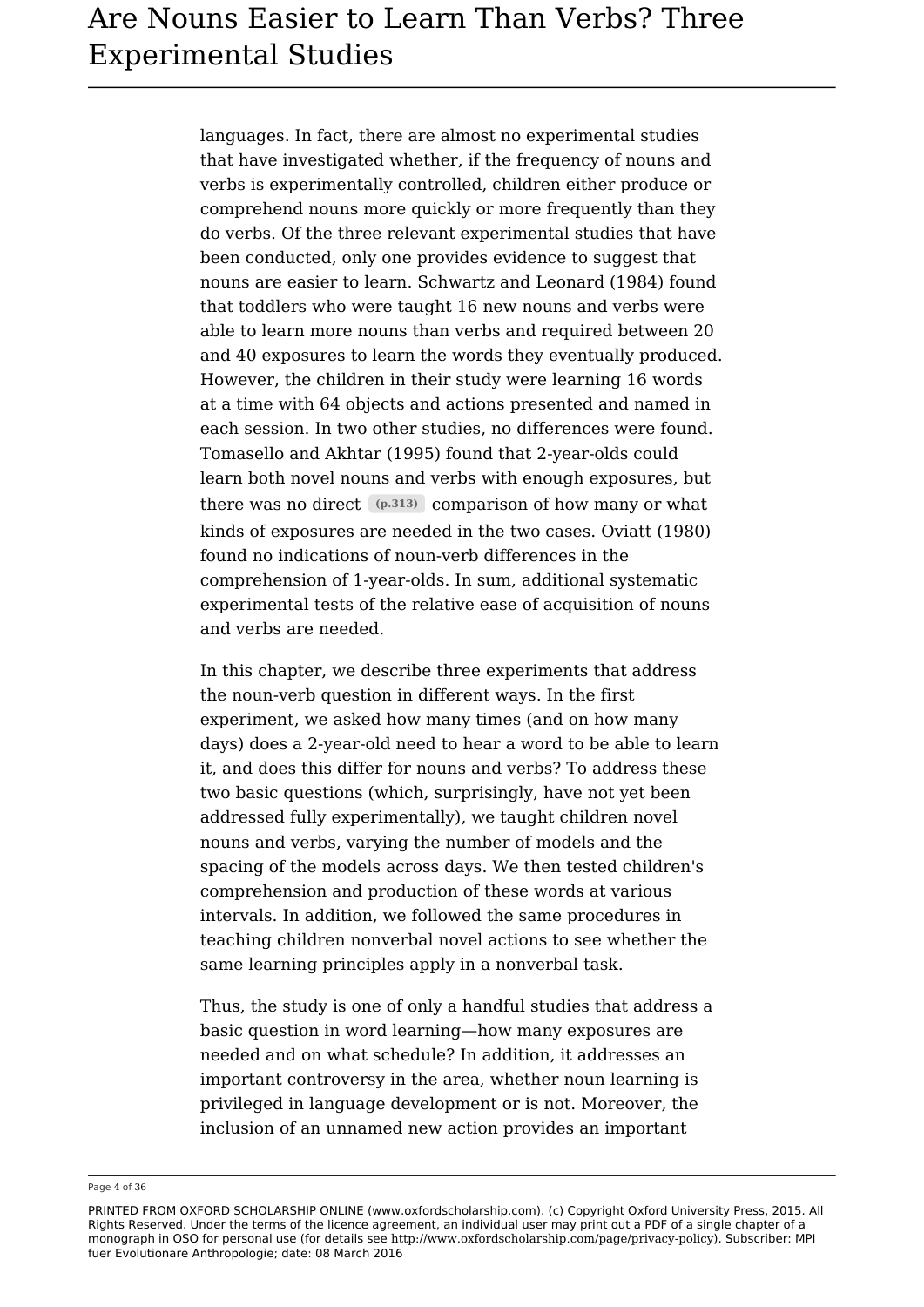comparison point not available in other studies. In the presentation of nouns and verbs in any study (typically seen across different studies and not in the same study), it is common for novel objects in a noun learning study (or condition) to be shown as static objects, while in verb studies (conditions), objects are shown in dynamic events. That means that children learning verbs must attend to moving dynamic events and learn new words at the same time (as they do in everyday life). The noword new event condition in our study allows us to examine children's ability to remember dynamic events that are tied to new objects and to separate this event ability from their ability to learn a word to refer to new events (verb condition).

However, as is common in noun studies and verb studies, a limitation of this first experiment is that the sentences used to present the nouns and verbs may have favored nouns. Specifically, children in the noun condition heard, for example, "Look at this! This is a wuggy. See? It's a wuggy." while children in the verb condition heard, "Look at this! It's dacking. See? It dacks." Although these sentence structures are similar to each other, the noun phrasing is likely more common in naturalistic settings than is the verb sentence type because verbs often are embedded in sentences that are longer than these. (Again, note that this decision is common across noun and verb studies. Noun studies often use simple frames like the frames in the noun condition here, while verb studies typically use more complex frames—making the comparison of noun and verb learning across studies more difficult.) Thus, in a second study, we taught children four nouns and four verbs over two days, embedding the words in longer sentences (e.g., "The blick's spraying it" or "The dog's blicking it"). Embedding nouns in sentences like these is **(p.314)** fairly rare in the noun learning literature, while the presentation of novel verbs in these types of frames is fairly common. This second study thus investigates whether, when nouns and verbs are presented in comparable sentence contexts, controlling the number of exposures, and presenting a dynamic event in both the noun and verb conditions, nouns are easier to learn than are verbs.

Page 5 of 36

PRINTED FROM OXFORD SCHOLARSHIP ONLINE (www.oxfordscholarship.com). (c) Copyright Oxford University Press, 2015. All Rights Reserved. Under the terms of the licence agreement, an individual user may print out a PDF of a single chapter of a monograph in OSO for personal use (for details see http://www.oxfordscholarship.com/page/privacy-policy). Subscriber: MPI fuer Evolutionare Anthropologie; date: 08 March 2016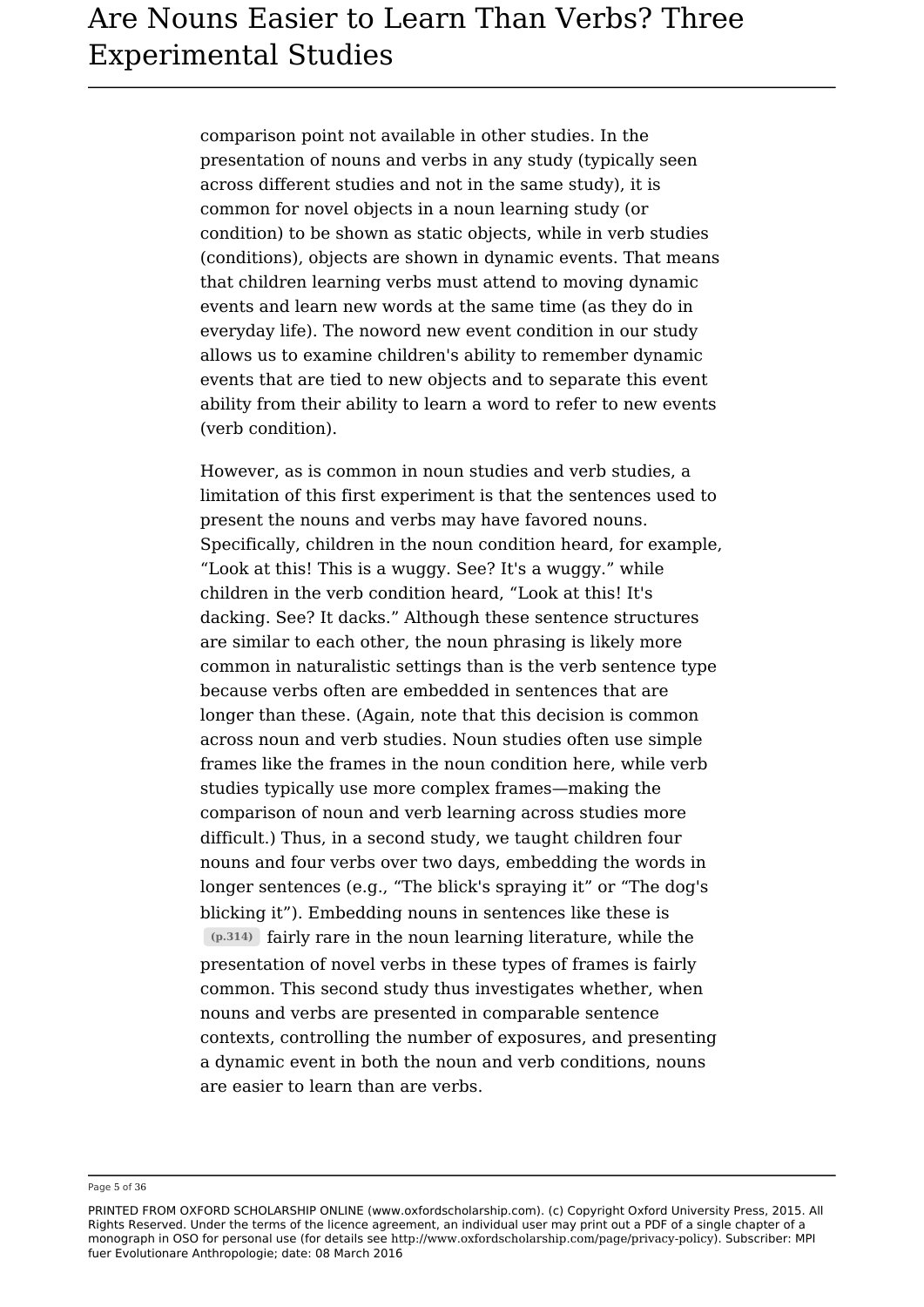A further question concerns whether studies that compare nouns to verbs would produce different results if different types of verbs or different types of action referents were presented. If children find it easier to learn transitive than intransitive verbs, for example, then studies that compare nouns with verbs should be viewed with these considerations in mind. In Study 3, we compare children's ability to learn intransitive and transitive verbs and their ability to understand verbs for selfaction as opposed to other action, to determine whether some of these verb and referent types are learned more quickly than are others. We then use these results to discuss whether the findings in the first two studies presented here are influenced by the types of verbs we chose.

### Previous Studies of Noun and Verb Learning

Basic research in the area of children's word learning has revealed some general patterns of word learning. For example, research using a parental vocabulary checklist (the MacArthur-Bates Communicative Development Inventory [CDI]; Fenson et al., 1994) has shown that English-speaking 1 year-olds learn about one word a day, and two-year-olds learn about two words a day. In addition, children typically comprehend a word before they produce it (e.g., Benedict, 1979; Fenson et al., 1994; Goldin-Meadow, Seligman, & Gelman, 1976).

However, there is also evidence that some aspects of word learning differ depending on the type of word being learned. For nouns, young children can comprehend (or "fast map") a new noun after only a few exposures (Carey & Bartlett, 1978; Markson & Bloom, 1997; Woodward, Markman, & Fitzsimmons, 1994). Children may have constraints or predispositions that help them connect nouns to objects (e.g., Golinkoff, Mervis, & Hirsh-Pasek, 1994; Markman, 1990); children appear to attend to shape when extending new nouns (e.g., Jones, Landau, & Smith, 1992); and children learning nouns may assume the speaker is referring to a category of objects (e.g., Waxman & Booth, 2000; Waxman & Markow, 1995).

Page 6 of 36

PRINTED FROM OXFORD SCHOLARSHIP ONLINE (www.oxfordscholarship.com). (c) Copyright Oxford University Press, 2015. All Rights Reserved. Under the terms of the licence agreement, an individual user may print out a PDF of a single chapter of a monograph in OSO for personal use (for details see http://www.oxfordscholarship.com/page/privacy-policy). Subscriber: MPI fuer Evolutionare Anthropologie; date: 08 March 2016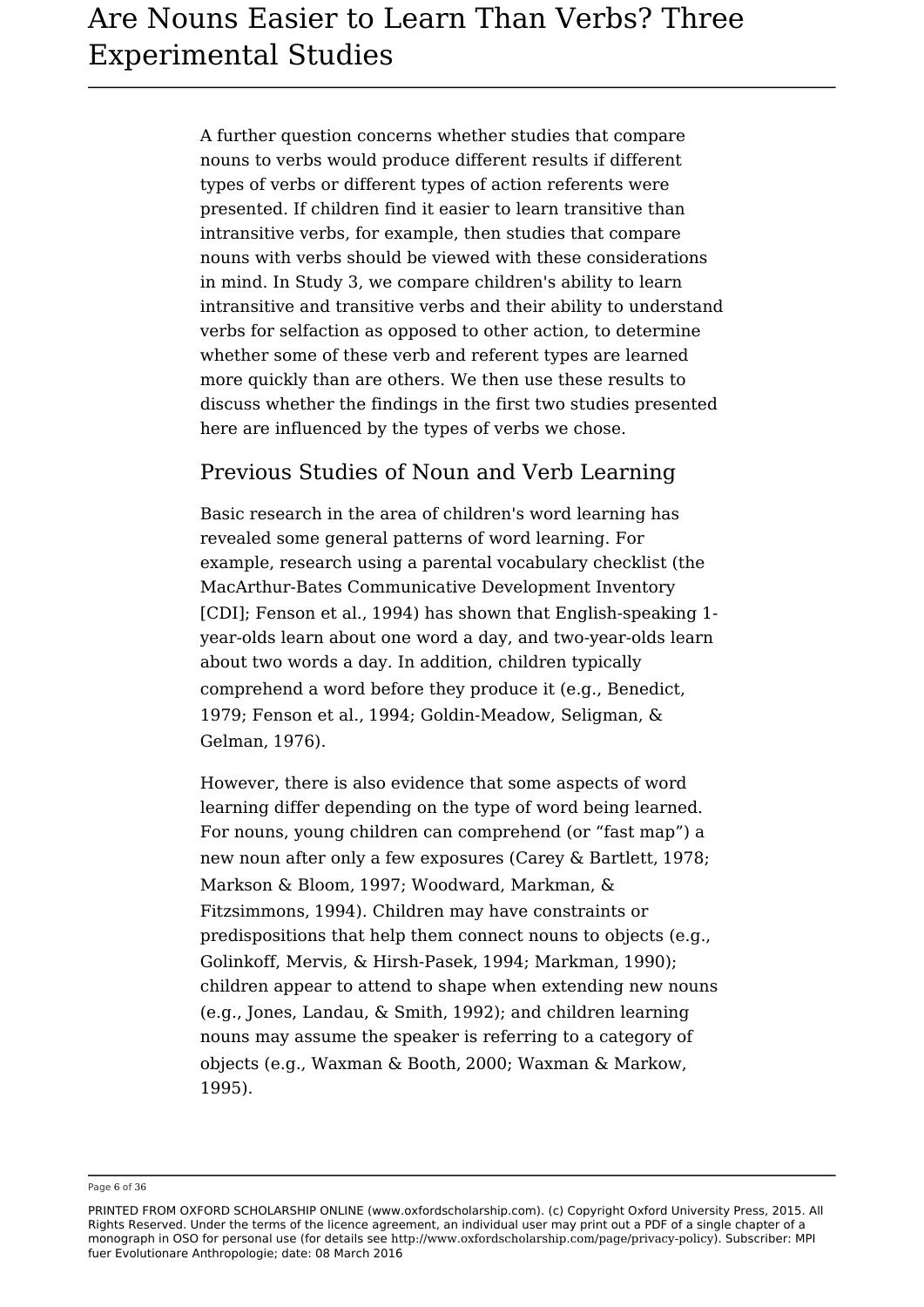Less is known about the general character of verb learning, perhaps because fewer studies have investigated the acquisition of verbs (e.g., Tomasello & Merriman, 1995). However, a prevailing view of early verb learning is that, compared to nouns, verbs appear to be relatively difficult to acquire. Although verbs (or action words) appear in children's earliest productive vocabularies, these vocabularies often contain many more nouns than verbs (Au et al., 1994; Caselli et al., 1999; Gentner, 1982; Jackson-Maldonado et al., 1993; Tardif et al., 1997, 1999). It is **(p.315)** unclear whether children have constraints or biases that guide early verb learning (though they may), and children may or may not fast map verbs as they do nouns (see e.g., Golinkoff, Jacquet, Hirsh-Pasek, & Nandakumar, 1996; Merriman, Marazita, & Jarvis, 1995, for evidence that they do). They appear to benefit from hearing verbs in an impending context (directly before they themselves perform an action) as opposed to during or following the action (Tomasello, 1995; Tomasello & Kruger, 1992). Several studies of verb learning using naturalistic observation and in the laboratory suggest that children are highly conservative in their use of new verbs, tending to use verbs only in the syntactic contexts in which a verb has been heard (Olguin & Tomasello, 1993; Tomasello, 1992) and resisting the extension of new verbs to some new events (Behrend, 1990; Forbes & Farrar, 1993, 1995). Some have tried to extend word learning principles to both nouns and verbs (e.g., Golinkoff et al., 1994; Golinkoff, Hirsh-Pasek, & Mervis, 1995); however, more evidence supporting this type of approach is needed. What seems more likely is that the processes that underlie noun and verb learning differ.

The comparison of nouns to verbs is largely a comparison across different studies, some investigating noun learning and some investigating verb learning. As a consequence, the methods used to teach a noun or verb vary across the studies being compared. We were interested in presenting 2.5-yearold children with new nouns or new verbs in a similar experimental context to examine whether differences in their ability to comprehend or produce the new words could be revealed. In Study 1, we also decided to include a nonverbal (action) condition because recent studies suggest that noun

Page 7 of 36

PRINTED FROM OXFORD SCHOLARSHIP ONLINE (www.oxfordscholarship.com). (c) Copyright Oxford University Press, 2015. All Rights Reserved. Under the terms of the licence agreement, an individual user may print out a PDF of a single chapter of a monograph in OSO for personal use (for details see http://www.oxfordscholarship.com/page/privacy-policy). Subscriber: MPI fuer Evolutionare Anthropologie; date: 08 March 2016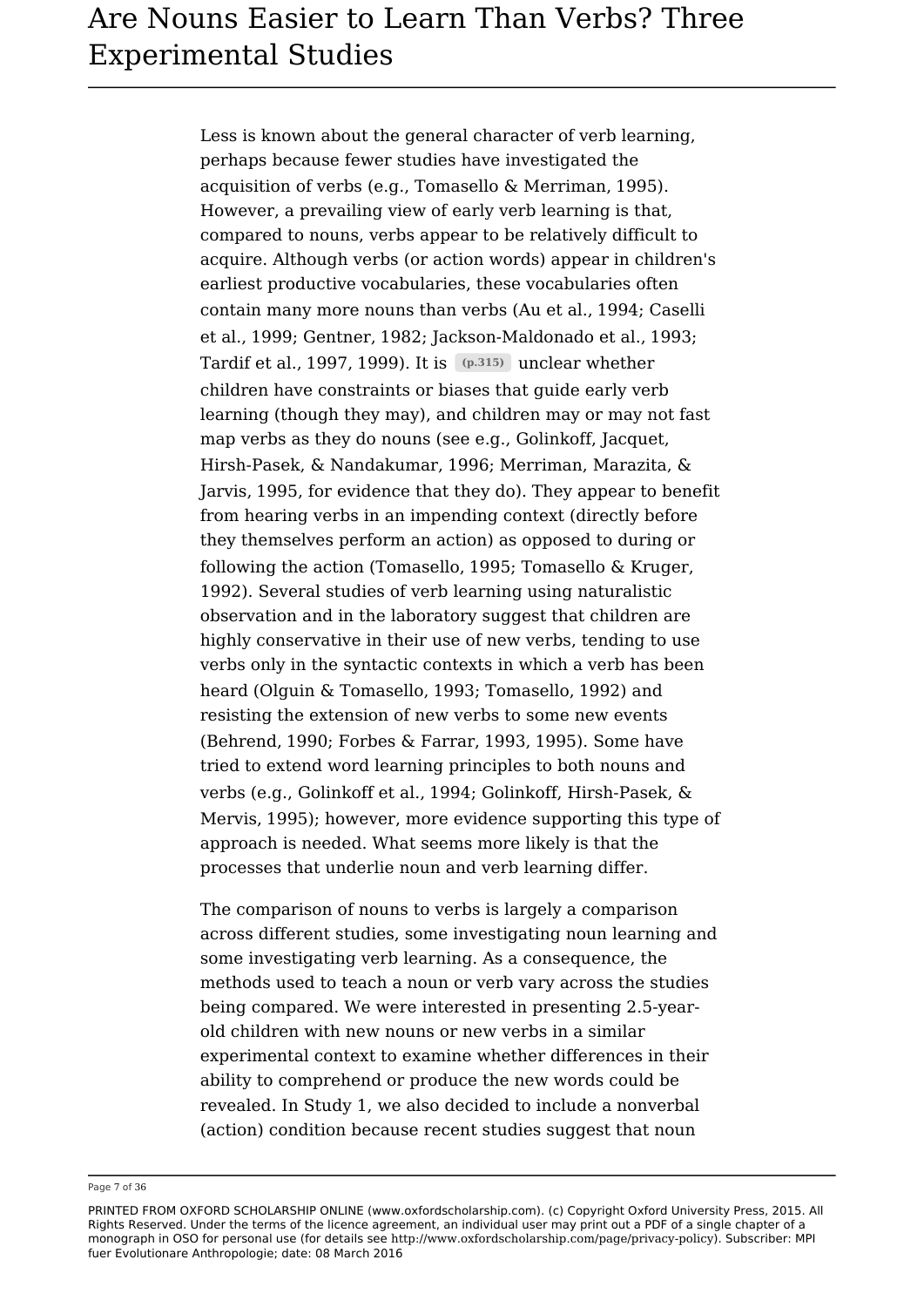learning either is similar to learning a nonverbal fact (Childers & Tomasello, 2003; Markson, 1999; Markson & Bloom, 1997) or it is not (Waxman & Booth, 2000). This nonverbal action condition is important because it can help to reveal whether children are having difficulty remembering new actions associated with objects or whether the problem lies in learning words that refer to new actions. Three previous studies have included nouns and verbs in a single study (Oviatt, 1980; Schwartz & Leonard, 1984; Tomasello & Akhtar, 1995), and only one of these studies (Schwartz & Leonard, 1984) demonstrates a difference in learning nouns and verbs (favoring nouns). In addition, one noun learning study shows that children can produce a new noun after approximately 6–8 sessions regardless of whether they are exposed to that noun once or twice per session (Schwartz & Terrell, 1983). This finding suggests that the distributed practice effect found across skills and across species (see Dempster, 1996; Underwood, 1961, for reviews) could also apply to children's word learning.

Given the need for studies that examine both noun and verb learning in a single study and the need for systemic investigations of how the number and timing of exposures influences word learning, we designed a study to address the following basic questions: How often does a child need to hear a word to be able to learn it? Is this different for different types of words? And once a word is comprehended or produced, how long will a child remember it?

### **(p.316)** Study 1: 2-year-old Children Learn Nouns, Verbs, and Nonverbal Actions

We taught three different groups of 2.5-year-old children nouns, verbs, or non-verbal actions over one month (Childers & Tomasello, 2002). Each child in each of the three groups (*n*  $= 12$  per group) was shown six sets of objects, one set for each of six timing of exposures conditions. Each set of objects contained three familiar (warm-up) objects and three novel objects. One novel object in a set was randomly selected as the target object before the study began and the other two served as distracters (see figure 12.1). For the noun group, six nouns

Page 8 of 36

PRINTED FROM OXFORD SCHOLARSHIP ONLINE (www.oxfordscholarship.com). (c) Copyright Oxford University Press, 2015. All Rights Reserved. Under the terms of the licence agreement, an individual user may print out a PDF of a single chapter of a monograph in OSO for personal use (for details see http://www.oxfordscholarship.com/page/privacy-policy). Subscriber: MPI fuer Evolutionare Anthropologie; date: 08 March 2016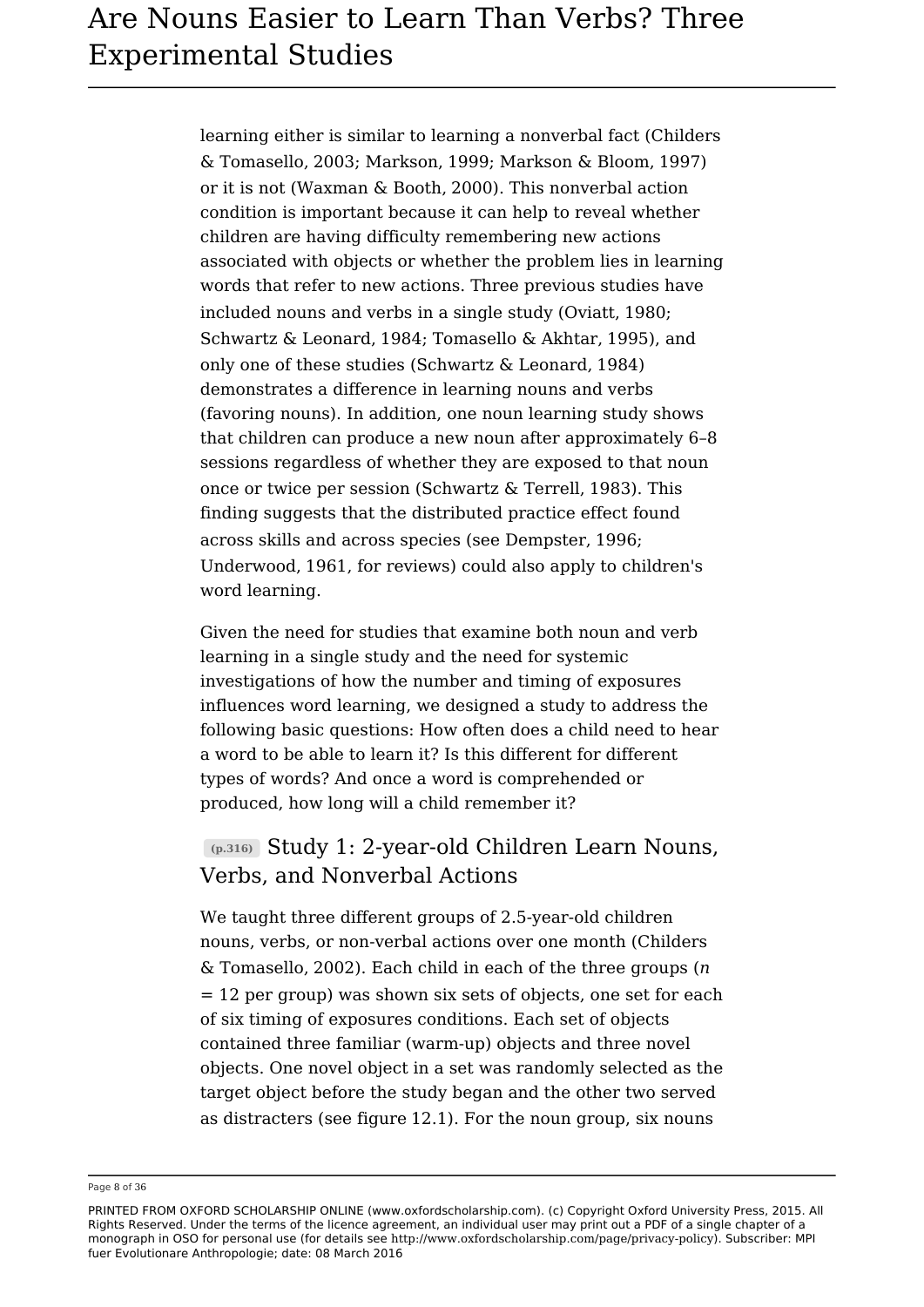(*blick, gep, snarf, wuggy, danu, gazzer*) were randomly assigned to the target objects. The verb group used the same target and distracter objects in the same sets as the noun group. We designed six generic actions that could be performed with any of the novel objects and assigned a novel verb and action randomly to the target before the study began. The six verbs and actions were *keef* (experimenter balances object on two fingers, then flicks it to make the object wobble), *gorp* (experimenter puts object on her knee and lets go so it rolls down her leg), *pud* (experimenter throws the object on the floor, making it bounce) *meek* (experimenter starts the object spinning and the object spins), *dack* (experimenter flicks the object on its end and makes it tumble), and *tam* (experimenter starts the object twirling on its end). In the nonverbal action group, six generic actions were created that could be performed with any of the novel objects. (These actions included the experimenter's actions more than the actions designed for the verbs, which were about the actions of the object.) The six nonverbal actions were experimenter puts object on her head, experimenter catches object in the air, experimenter puts object on floor and spins it around, experimenter puts object on her elbow and moves it up and down, experimenter balances object on the back of her hand, and experimenter rolls object on her knee. The novel words, actions, and target objects were assigned to the sets before the study began and were the same across subjects.

During the study, each object set was randomly assigned to a timing of exposures condition in a counterbalanced manner across children. Two sets were presented on a massed schedule (all exposures on one day) and four were presented in varying distributed schedules. The two grouped schedules were Massed 4 (four exposures on one day) or Massed 8 (eight on one day). Two schedules distributed exposures over 4 days (Daily 4: one per day for 4 consecutive days; Widely Spaced 4: one per day with each exposure day separated by 3 days). Two schedules were designed as a compromise between massed and distributed schedules (Clumped 4:2 on one day, 3 intervening days, 2 on the second day; and Clumped 8: 2 on one day, 4 on one day, and 2 on one day with 3 days between

Page 9 of 36

PRINTED FROM OXFORD SCHOLARSHIP ONLINE (www.oxfordscholarship.com). (c) Copyright Oxford University Press, 2015. All Rights Reserved. Under the terms of the licence agreement, an individual user may print out a PDF of a single chapter of a monograph in OSO for personal use (for details see http://www.oxfordscholarship.com/page/privacy-policy). Subscriber: MPI fuer Evolutionare Anthropologie; date: 08 March 2016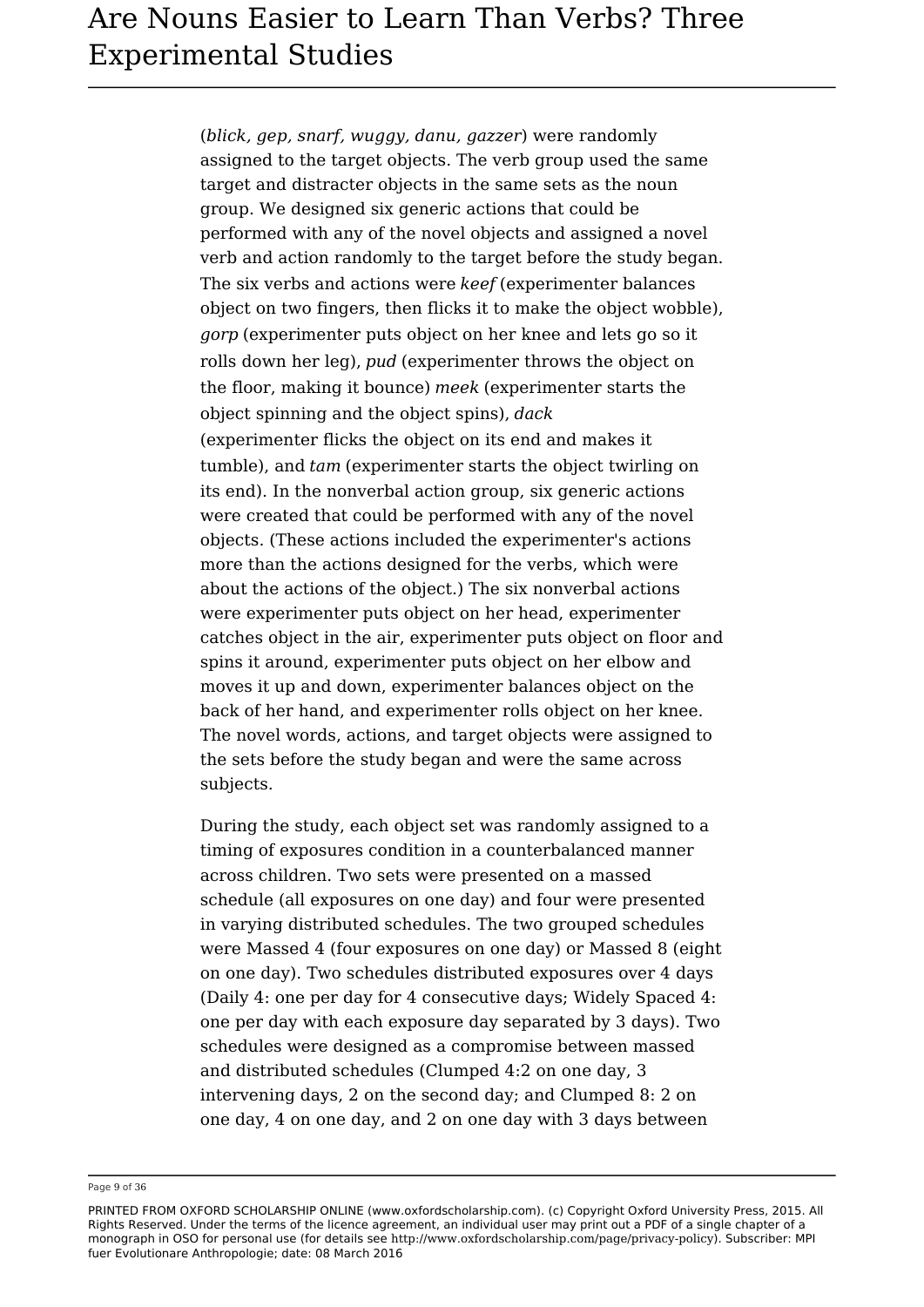each exposure day). Two different ordering schedules were created, and half of the children in each word group received each order. Children generally were not exposed to more than two new words in one day.

#### **(p.317)**



target choices in comprehension (out of three) as a function of Item Learned and Timing of Exposures in Study 1.

comprehension and production at three intervals: immediately following the learning phase, 24 hours later, and 1 week later.

In the *familiarization phase*, the experimenter produced a plastic bag full of the familiar and novel objects in a set. The experimenter drew out the three familiar objects in a random order and then the three novel ones. She showed each child each object, said something about it (different for different objects and word conditions), gave it to the child to play with, and then asked the child to put it in a bucket. When a nontarget object was introduced, the experimenter showed interest in it and commented by saying things like, "Look at this! It's really neat. See? What color is it? Can you put it in the bucket?" When the target object was shown, the experimenter produced a novel word in the sentence types appropriate to the child's word condition. In the noun condition, the experimenter labeled it with one or more pairs of sentences (depending on the timing conditions): for example, "Look at this! This is a wuggy. See? It's a wuggy.

Page 10 of 36

PRINTED FROM OXFORD SCHOLARSHIP ONLINE (www.oxfordscholarship.com). (c) Copyright Oxford University Press, 2015. All Rights Reserved. Under the terms of the licence agreement, an individual user may print out a PDF of a single chapter of a monograph in OSO for personal use (for details see http://www.oxfordscholarship.com/page/privacy-policy). Subscriber: MPI fuer Evolutionare Anthropologie; date: 08 March 2016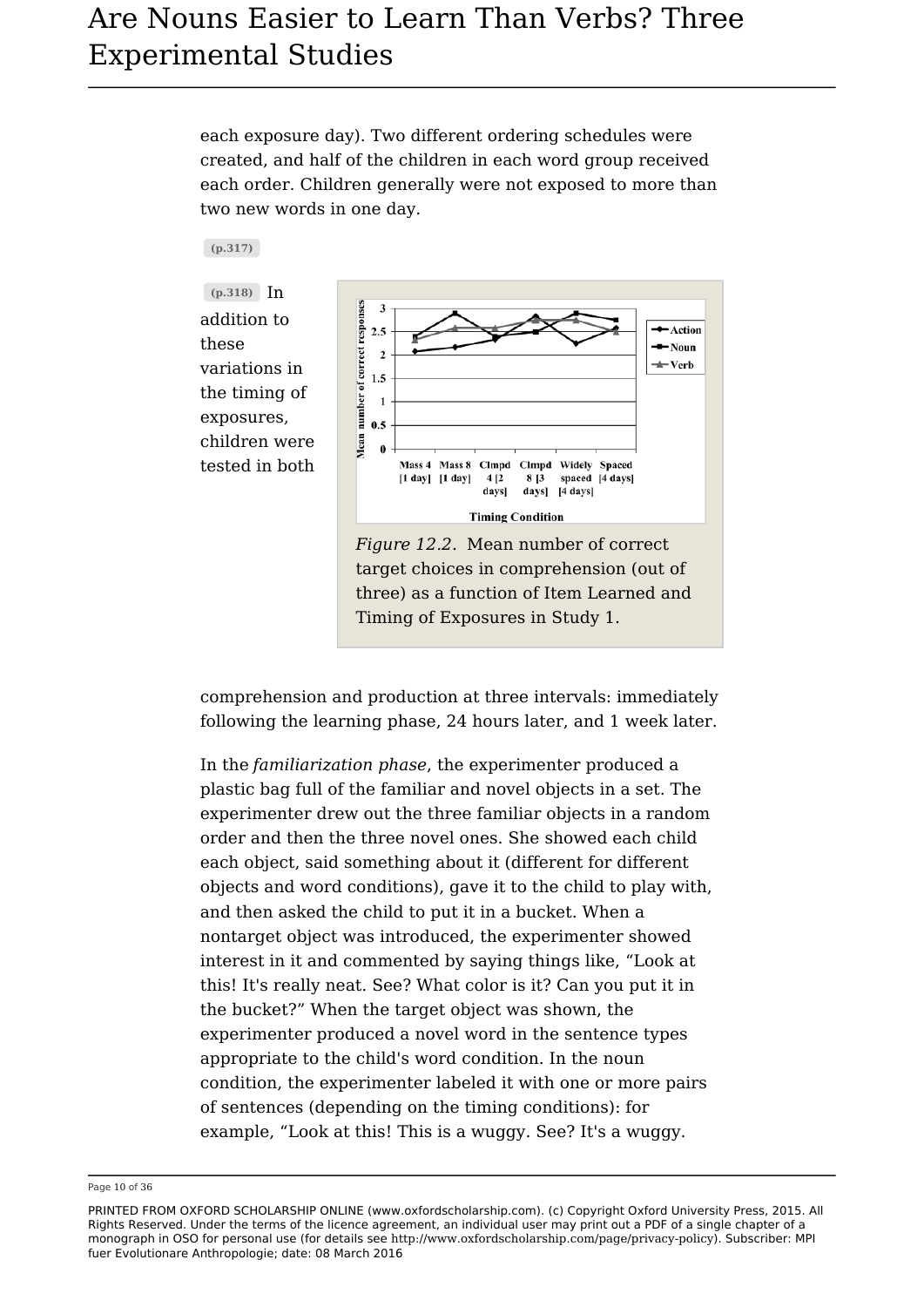Can you put it in the bucket?" In the verb condition, the three familiar objects were presented with a simple action and familiar verb (e.g., "Look at this. It swims/it rolls/I'm biting it."). For the three novel objects, a novel action was shown as the experimenter picked up the target object while saying, "Look at this! It's dacking. See? It dacks. Can you put it in the bucket?" (The experimenter showed interest in the other two novel objects.) Children in the nonverbal action condition experienced almost the same procedure but instead of a novel verb, the experimenter said, "Look at this! Look what we can do with this. See? Look what we can do with it. Can you put it in the bucket?"

In the *test phase*, children were asked to produce the novel word and then to comprehend the word using a forced choice task. In the noun group, the experimenter started by asking the child to name the three familiar objects (in random order). Then she asked for names of the three novel objects (in random order), saying, "Look at this! What is this called? Can you tell me? What is it?" In the comprehension task, the experimenter showed the child the set of familiar objects and asked the child to point to one of the objects. The experimenter then showed the child the set of novel objects (arrayed randomly) and asked her to choose the target by saying, "Show me the wuggy. Which one's the wuggy? Can you put it in the bucket?"

A similar procedure was followed for the verb group. In the production task, the experimenter asked the child to show her the action (familiar before novel) and to tell her what the action was called ("Look at this! What does it do? What does this do? What is it doing?"). Thus, children were asked to both enact the action and say the verb, and these responses were analyzed separately. In the comprehension task, the experimenter showed the child the three novel objects (arrayed randomly) and asked, "Show me the one that dacks. Which one was dacking? Can you put it in the bucket?" This type of comprehension task was designed for consistency across word conditions. If children remembered the target object **(p.319)** but not the associated action, this task would overestimate their knowledge of the verb and action.

Page 11 of 36

PRINTED FROM OXFORD SCHOLARSHIP ONLINE (www.oxfordscholarship.com). (c) Copyright Oxford University Press, 2015. All Rights Reserved. Under the terms of the licence agreement, an individual user may print out a PDF of a single chapter of a monograph in OSO for personal use (for details see http://www.oxfordscholarship.com/page/privacy-policy). Subscriber: MPI fuer Evolutionare Anthropologie; date: 08 March 2016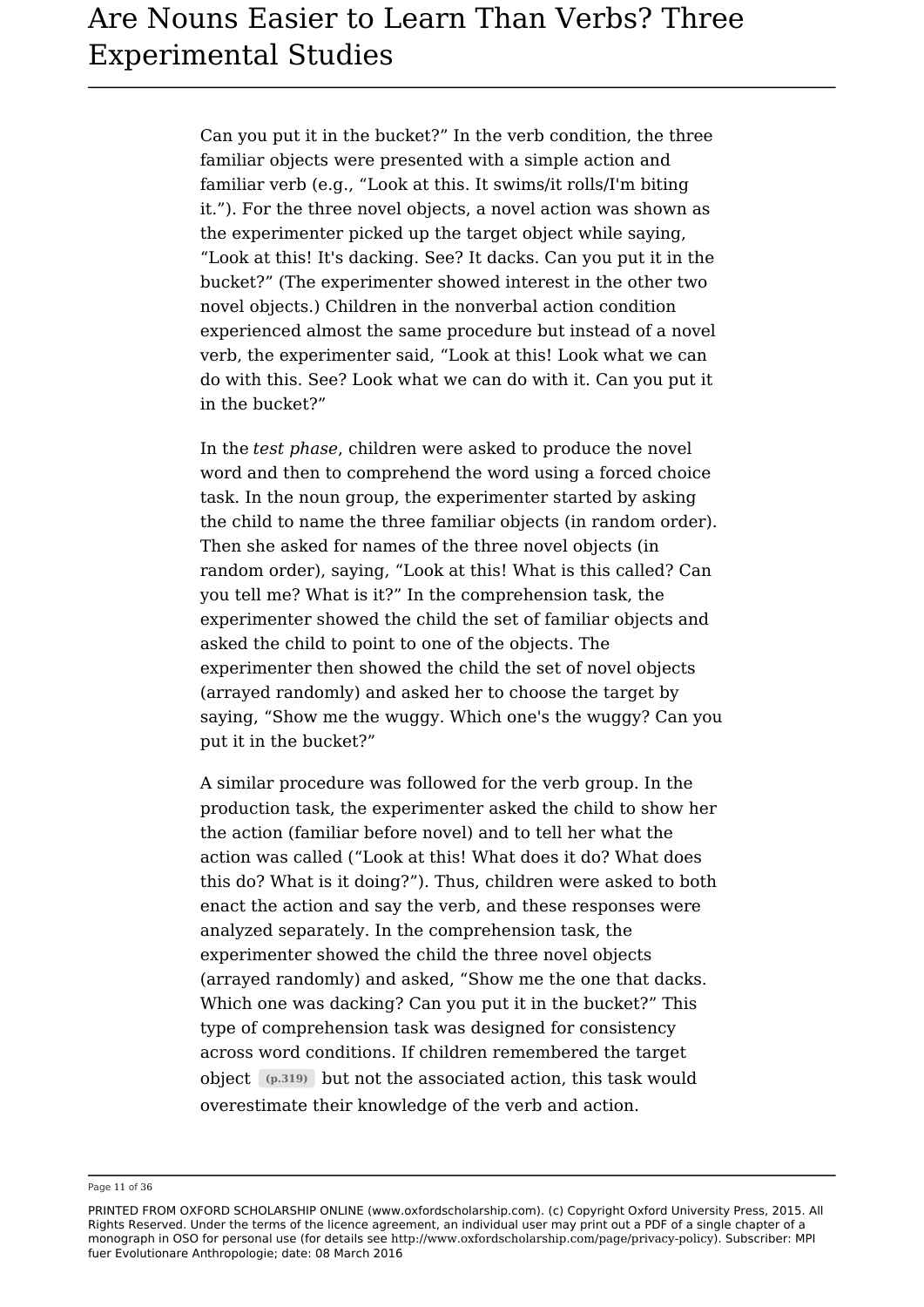In the nonverbal action condition, the experimenter held up each object (familiar before novel) and asked the child to show her the action ("Look at this. What do we do with this? What does this do?"). In the comprehension task, the experimenter enacted the action using her hand (e.g., patting her head) and asked the child to choose the target object (from the novel objects, arrayed randomly), saying, "Show me the one that goes like this. Show me the one that goes like this. Can you put it in the bucket?" As in the verb condition, this comprehension task may reveal more about whether children remembered the target object than whether they remembered the nonverbal action.

Although it was possible that children's responses would vary across the three retention intervals, we found no differences. If children could comprehend or produce a word immediately, they also remembered the word one day and one week later. This finding is consistent with the findings of Markson and Bloom (1997), Carey and Bartlett (1978), and others. However, in our study the spacing condition was a withinsubjects variable so that after the immediate test, children were getting "reminders" at each testing session because the word or action was performed by the experimenter in the comprehension test. We also found no differences between the three word groups in children's comprehension abilities. Children were very good at recalling target objects across conditions, supporting the well-known advantage for comprehension over production (e.g., Fenson et al., 1994; Goldin-Meadow et al., 1976; see figure 12.2).

Differences between the word groups and the timing of the exposure conditions were found in children's productions. Nonverbal actions were the easiest to produce; children produced significantly more nonverbal actions than nouns in three timing conditions and more actions than verbs in five conditions. Thus, in general, children found it easier to demonstrate the action an adult had performed with an object than to verbally produce the word they had used for that object (noun) or the word for that associated action (verb).

Children produced almost twice as many nouns as verbs overall (see figure 12.3). We also coded whether children

Page 12 of 36

PRINTED FROM OXFORD SCHOLARSHIP ONLINE (www.oxfordscholarship.com). (c) Copyright Oxford University Press, 2015. All Rights Reserved. Under the terms of the licence agreement, an individual user may print out a PDF of a single chapter of a monograph in OSO for personal use (for details see http://www.oxfordscholarship.com/page/privacy-policy). Subscriber: MPI fuer Evolutionare Anthropologie; date: 08 March 2016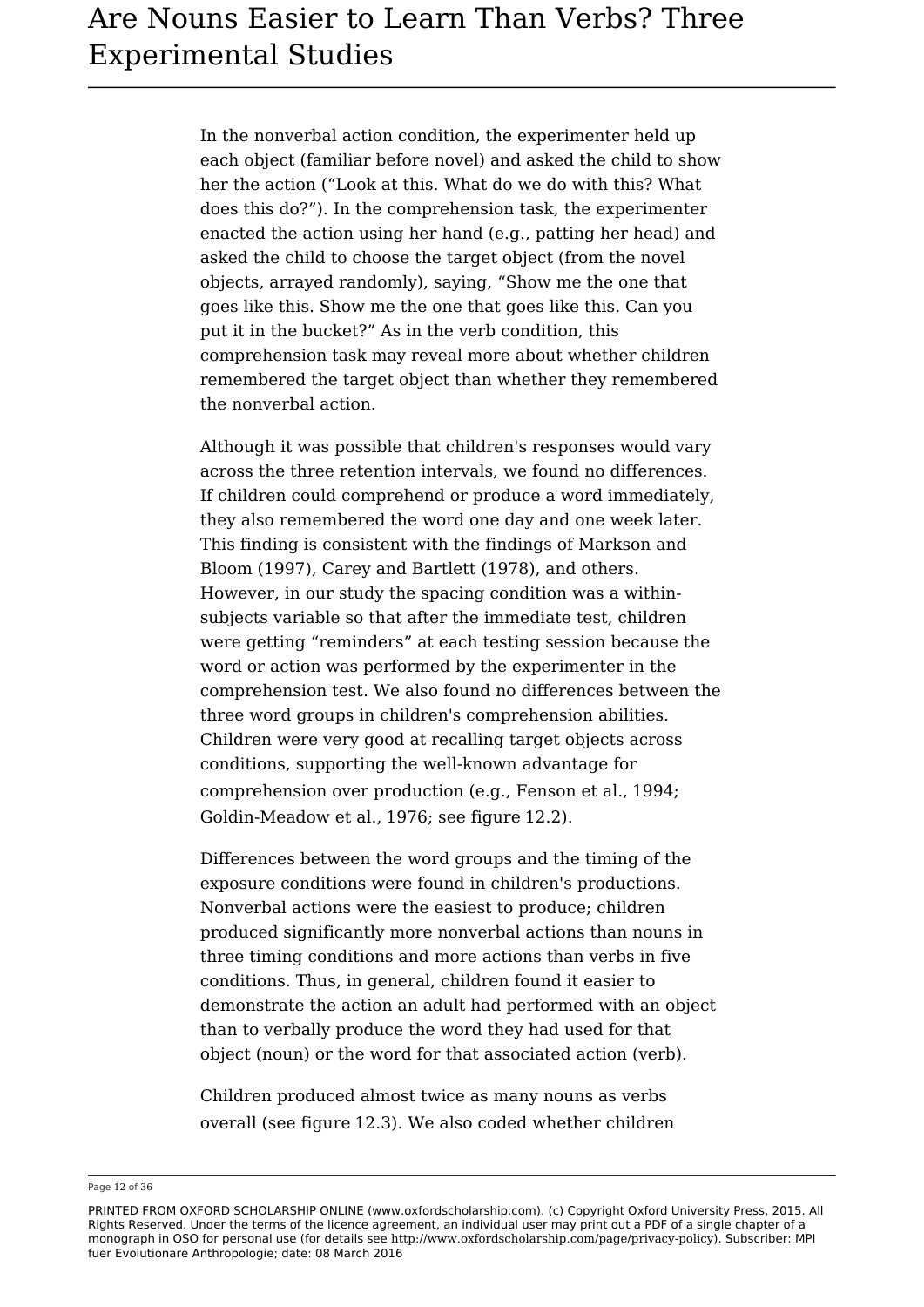could demonstrate the correct action on the target object in the verb condition, and they could. Both this measure and the non-verbal action results show that children could remember novel actions associated with specific target objects but had difficulty verbally producing the verb itself.

The variations in the timing of exposures affected the two types of words more than it affected the nonverbal actions. Specifically, the two massed conditions (Massed 4, Massed 8) were inferior to the distributed condition (Daily 4) for both nouns and verbs. Also, for both nouns and verbs there was at least one condition with four distributed exposures that was statistically higher than another condition with eight massed exposures.

The current findings provide some experimental support for the idea that nouns are easier to learn than verbs (Gentner, 1982; Gentner & Boroditsky, 2001), **(p.320)** at least for English-speaking children. However, the way we taught and tested our nouns and verbs should be carefully considered. In our study, children in the noun group were asked to map a new word onto a new object (as is common in noun learning). Children in the verb group had to map a new word onto an action that was related to a specific object. Although this allowed us to be able to teach and test the verbs in a way that was similar to the nouns, in everyday contexts, verbs are mostly used for a range of objects. Thus, we could have increased the difficulty in the verb condition by our insistence that they attach the verb to a single object. On the other hand, children in the nonverbal action condition seemed to readily attach new actions to specific objects.

Page 13 of 36

PRINTED FROM OXFORD SCHOLARSHIP ONLINE (www.oxfordscholarship.com). (c) Copyright Oxford University Press, 2015. All Rights Reserved. Under the terms of the licence agreement, an individual user may print out a PDF of a single chapter of a monograph in OSO for personal use (for details see http://www.oxfordscholarship.com/page/privacy-policy). Subscriber: MPI fuer Evolutionare Anthropologie; date: 08 March 2016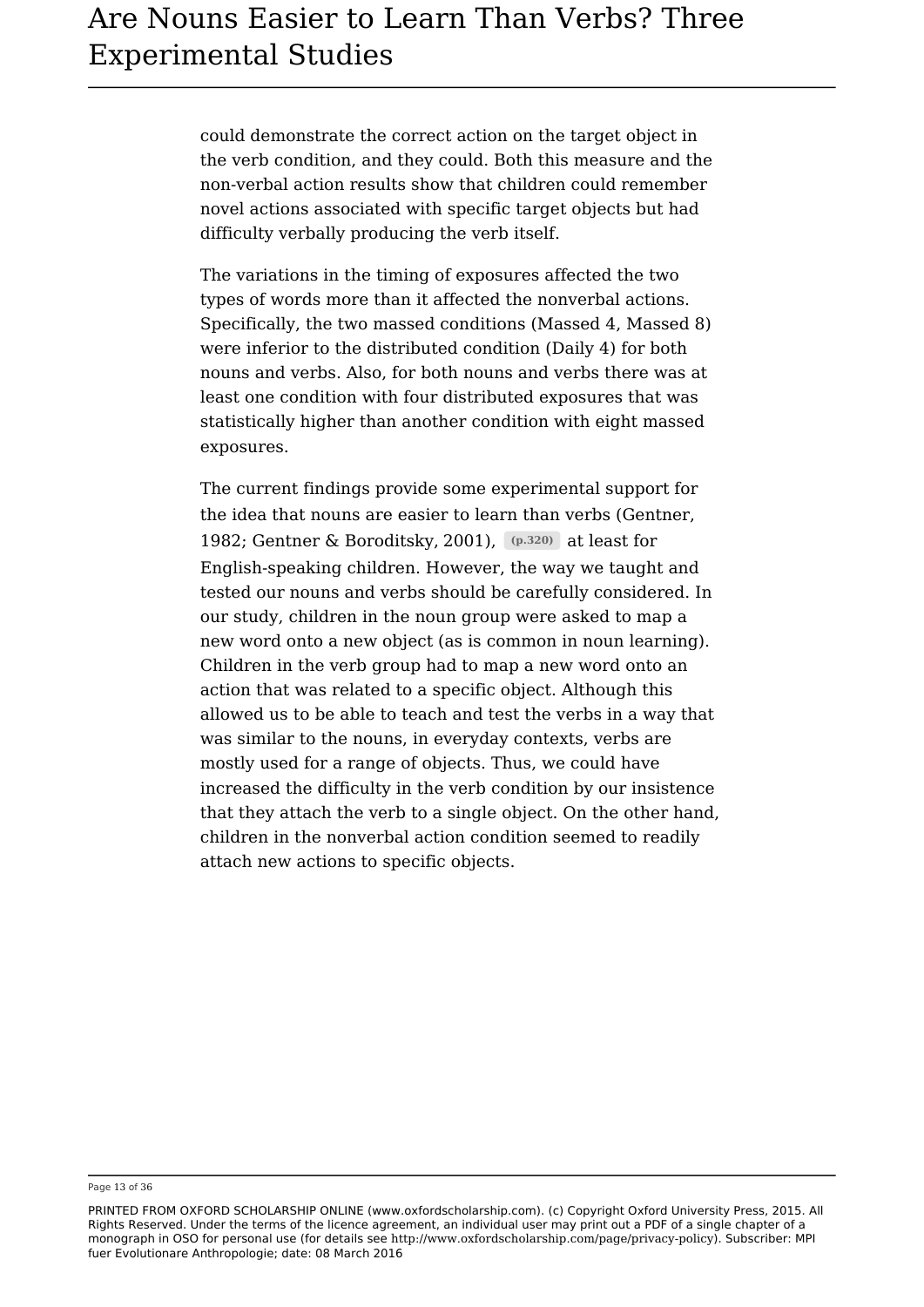



comprehension task may have favored nouns because the dependent measure was children's choice of the target object that was associated with the new action. In our production test, we asked children in the verb condition to produce both the action and the verb label. Thus, children in this condition were asked to make two responses (reproduce the action and say the verb), while children in the noun condition only needed to make one response (say the noun). On the other hand, testing verb production in this way allowed us to demonstrate that what children in the verb condition were having difficulty accomplishing was not mapping actions to specific objects (they were able to reproduce the action) but learning verbs to refer to these actions—which is the task faced in everyday verb learning situations. A third limitation of this first experiment is that the sentences in which the words were embedded are probably more common **(p.321)** for nouns than verbs because verbs often are embedded in longer sentences. In a second study, we taught children nouns and verbs embedded in longer sentences.

Page 14 of 36

PRINTED FROM OXFORD SCHOLARSHIP ONLINE (www.oxfordscholarship.com). (c) Copyright Oxford University Press, 2015. All Rights Reserved. Under the terms of the licence agreement, an individual user may print out a PDF of a single chapter of a monograph in OSO for personal use (for details see http://www.oxfordscholarship.com/page/privacy-policy). Subscriber: MPI fuer Evolutionare Anthropologie; date: 08 March 2016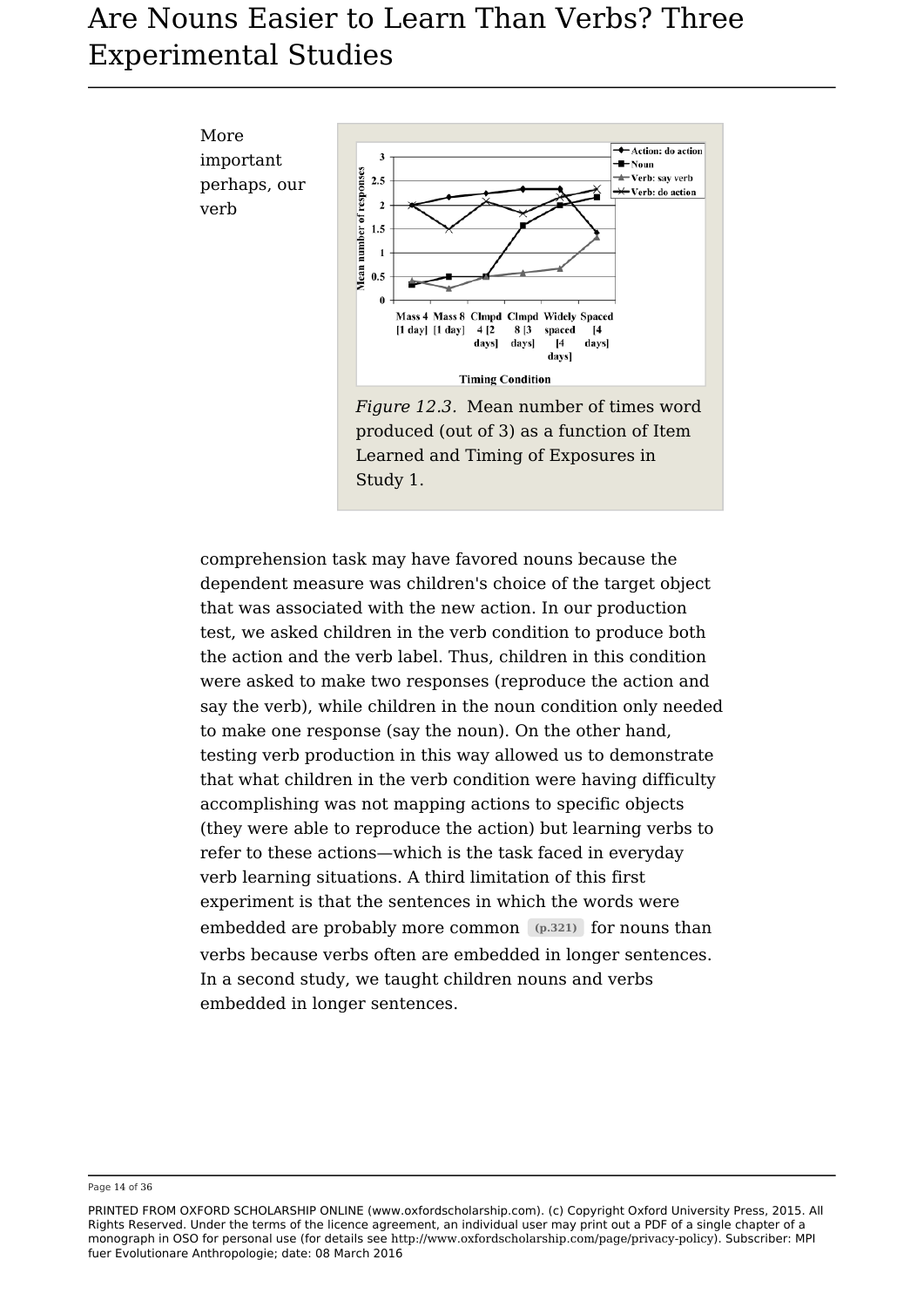Two other difficult<br>
decisions<br>
were (1)<br>
whether to<br>
teach the<br>
verb in a decisions  $\left[\begin{array}{c} \frac{3}{2} \\ \frac{5}{2} \end{array}\right]$ were  $(1)$   $\frac{1}{2}$  2.5 whether to  $\frac{1}{2}$   $\frac{2}{1.5}$ teach the verb in a  $\frac{3}{5}$  0.4 frame ("The ball is meeking" vs. "I'm meeking



the ball") and (2) whether to use the verb to describe the child's action or that of an object (or other person). There is some indirect evidence that children learn some kinds of verbs better when they are used for their own actions (e.g., Huttenlocher, Smiley, & Charney, 1983; Roberts, 1983). We explored the consequences of our verb decisions in our third study.

### Study 2: Nouns and Verbs Embedded in Sentences

In our second study, we taught 18 2-year-old children (mean  $age = 2 years, 2 months; range = 2 years, 0 months-2 years, 3$ months) and 18 2.5-year-old children (mean age = 2 years, 8 months; range = 2 years, 4 months–2 years, 11 months) four nouns and four verbs over two days. Twelve girls and 23 boys participated. In this study, children, regardless of whether they were learning nouns or verbs, saw novel objects undergoing simple novel actions and always heard the target word embedded in a longer sentence (i.e., words were not in simple labeling phrases or sentence-final). To our knowledge, no other study has directly compared noun and **(p.322)** verb learning showing the same objects in the same events and using these types of sentences.

On the first of two days, the experimental session began with the presentation of four familiar objects undergoing actions. The experimenter removed each object from an opaque bag

Page 15 of 36

PRINTED FROM OXFORD SCHOLARSHIP ONLINE (www.oxfordscholarship.com). (c) Copyright Oxford University Press, 2015. All Rights Reserved. Under the terms of the licence agreement, an individual user may print out a PDF of a single chapter of a monograph in OSO for personal use (for details see http://www.oxfordscholarship.com/page/privacy-policy). Subscriber: MPI fuer Evolutionare Anthropologie; date: 08 March 2016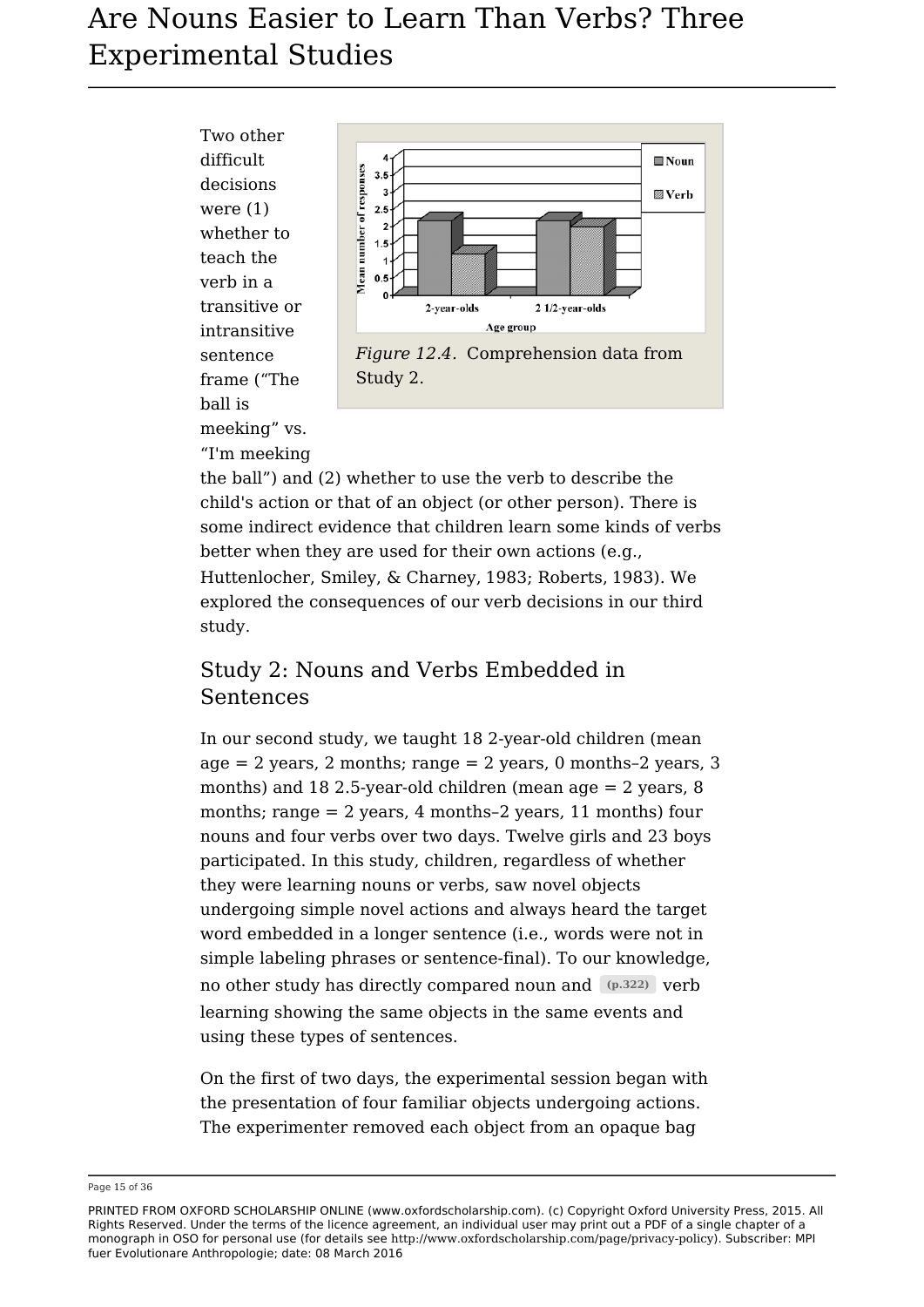and demonstrated an action for approximately 30 seconds (e.g., pulled an apple in a toy wagon; hit a firetruck with her hand). The experimenter then showed the child the first novel object undergoing an action that was accompanied by a noun or a verb. During this presentation, the child heard four pairs of the novel word. Words were presented one at a time and were demonstrated with a familiar puppet (e.g., a dog). For example, for the first word, the experimenter showed a puppet using a novel object to blow on a carpenter's level (see table 12.1 for a complete list of stimuli). Children hearing nouns first heard, "Look. The blick's spraying it," while children hearing verbs first heard, "Look. The dog's blicking it." The order of the words was set up such that two nouns were always presented one after the other, and two verbs were presented one after the other. Whether the nouns were shown first or the verbs were shown first was counterbalanced across children.

Immediately following the presentation of each new word, children were asked to produce the word. In the noun sets, children heard, "Look at this. What's this? What's this called? Can you tell me? What is it?" In the verb sets children heard, "Look at this. What does this do? What's it doing? Can you tell me? What's it doing?" After the production task for the first word, children were taught a second word and given a second production test for that new word. At the end of the pair of words, both noun or both verb, children were given a comprehension test. In the comprehension test, two familiar object sets (from the four that were introduced before the novel words were presented) were placed randomly with the two novel sets just presented. The experimenter first asked the child to point to one of the familiar objects, and then asked the child to point to each of the novel targets in a random order (e.g., nouns: "Where's the\_\_\_\_\_\_? Can you give me the ? Where is it? Can you point to it?"; verbs: "Where's the one that was ing? Which one s? Can you point to it?"). Once the child had made a choice of an object set, that set was replaced in the array and available on subsequent test questions. Thus, on every comprehension question, children were able to choose from four object sets, two familiar and two associated with the new words. Children were never

Page 16 of 36

PRINTED FROM OXFORD SCHOLARSHIP ONLINE (www.oxfordscholarship.com). (c) Copyright Oxford University Press, 2015. All Rights Reserved. Under the terms of the licence agreement, an individual user may print out a PDF of a single chapter of a monograph in OSO for personal use (for details see http://www.oxfordscholarship.com/page/privacy-policy). Subscriber: MPI fuer Evolutionare Anthropologie; date: 08 March 2016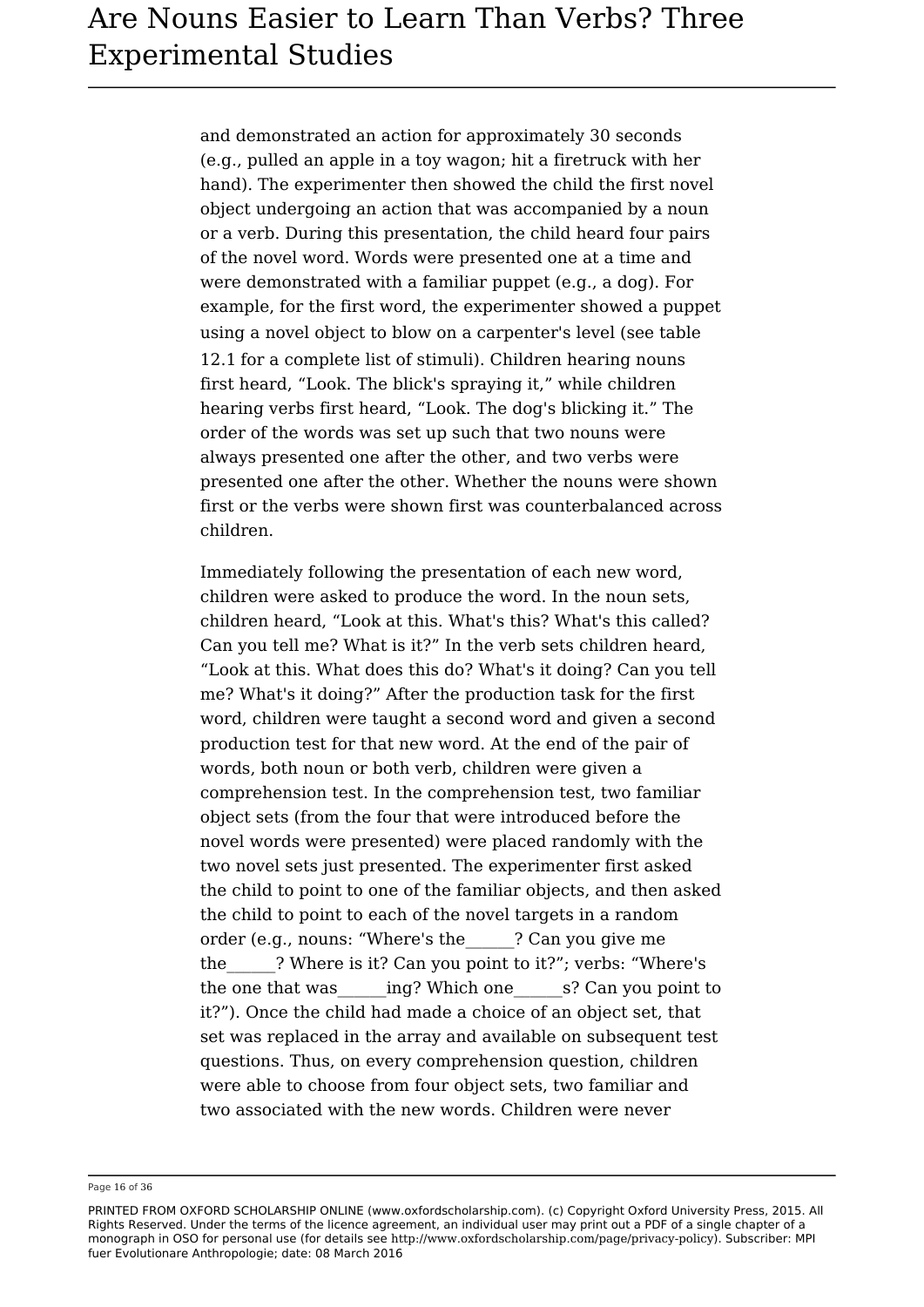choosing between an object set used for a noun and one used for a verb. They were hearing nouns (or verbs) for all four object sets (two familiar and two novel) and then were demonstrating whether they had successfully associated a particular noun (or verb) with a particular set or had not.

The procedure of introducing the new words, eliciting production of each word, and then asking the child to point to the object sets that were associated with each new word was repeated for the next two words with the only difference being two different familiar objects (from the four that had been seen) were used in the second set of comprehension questions. The experimenter returned on a **(p.323)** second day and repeated the entire process with four new familiar object sets, two new object sets associated with new nouns and two associated with new verbs.

#### **Table 12.1 Materials for Study 2**

*"Animate" puppets (agents):* a dog, a frog, a sheep, a bird

*Familiar objects and familiar actions:* Day 1

> grab car off dartboard pull apple in wagon hit firetruck with hand pour strawberry from cup

#### Day 2

throw chair in box carry cake in basket eat pizza slice shake rattle

Page 17 of 36

PRINTED FROM OXFORD SCHOLARSHIP ONLINE (www.oxfordscholarship.com). (c) Copyright Oxford University Press, 2015. All Rights Reserved. Under the terms of the licence agreement, an individual user may print out a PDF of a single chapter of a monograph in OSO for personal use (for details see http://www.oxfordscholarship.com/page/privacy-policy). Subscriber: MPI fuer Evolutionare Anthropologie; date: 08 March 2016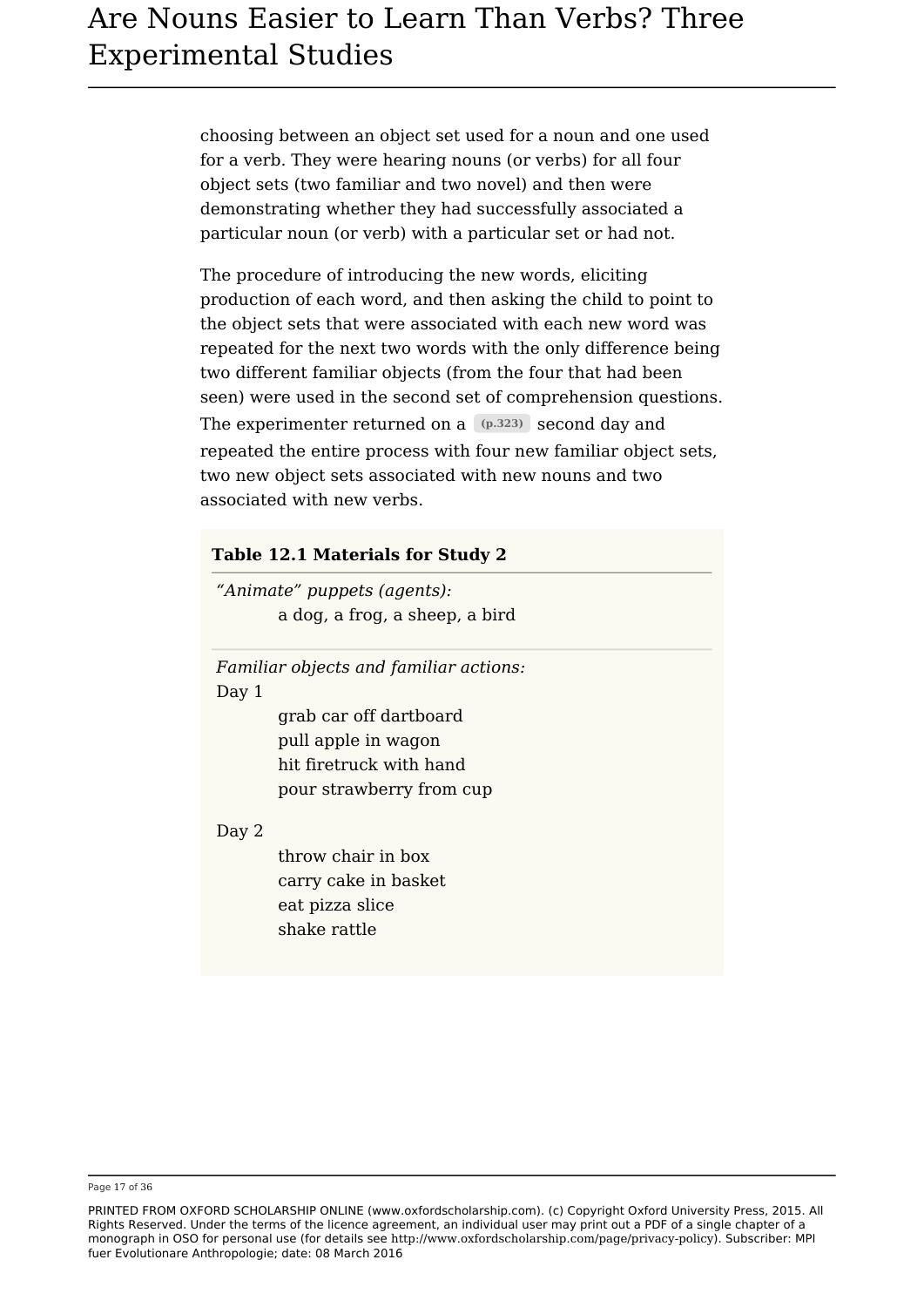| Novel objects and novel actions:                    |                                                                                                                                                        |                                            |  |
|-----------------------------------------------------|--------------------------------------------------------------------------------------------------------------------------------------------------------|--------------------------------------------|--|
| Day 1                                               |                                                                                                                                                        |                                            |  |
| use orange blower to blow on a carpenter's<br>level |                                                                                                                                                        |                                            |  |
|                                                     | use a rake to rake a brillo pad<br>use a paint scraper to flip a coffee-filter-clamp                                                                   |                                            |  |
|                                                     |                                                                                                                                                        |                                            |  |
|                                                     | over                                                                                                                                                   |                                            |  |
|                                                     |                                                                                                                                                        | bounce a party horn up and down on a leash |  |
| Day 2                                               |                                                                                                                                                        |                                            |  |
|                                                     |                                                                                                                                                        | use a magnet on a stick to pick up a paint |  |
|                                                     | scraper                                                                                                                                                |                                            |  |
|                                                     | put twisted straw in funnel and turn straw<br>around<br>mix drain plug in a hand mixer<br>use a roller to roll the top of a black box with a<br>button |                                            |  |
|                                                     |                                                                                                                                                        |                                            |  |
|                                                     |                                                                                                                                                        |                                            |  |
|                                                     |                                                                                                                                                        |                                            |  |
|                                                     |                                                                                                                                                        |                                            |  |
|                                                     |                                                                                                                                                        |                                            |  |
|                                                     | Novel nouns and verbs:                                                                                                                                 |                                            |  |
| blick, blicking                                     |                                                                                                                                                        | gep, gepping                               |  |
| gazzer, gazzing                                     |                                                                                                                                                        | wug, wugging                               |  |
| pud, puding                                         |                                                                                                                                                        | modi, modeing                              |  |
| keef, keefing                                       |                                                                                                                                                        | snarf, snarfing                            |  |

Because the comprehension and production tasks involved different types of test trials with different probabilities for responses, we analyzed each task separately. For the comprehension task, a repeated measures ANOVA was computed with Word (noun, verb) as a within-subjects factor and Age (younger, older) as a between-subjects factor; the dependent variable was the number of correct choices at test. The analysis revealed a main effect of Word,  $F(1, 34) = 4.64$ , **(p.324)** *p* < .05, no main effect of Age, and no interaction. Overall, children comprehended more nouns than verbs (see figure 12.4).

In addition to comparing noun and verb responses to each other, a separate question is whether responses differed from chance. Following each comprehension test question, children

Page 18 of 36

PRINTED FROM OXFORD SCHOLARSHIP ONLINE (www.oxfordscholarship.com). (c) Copyright Oxford University Press, 2015. All Rights Reserved. Under the terms of the licence agreement, an individual user may print out a PDF of a single chapter of a monograph in OSO for personal use (for details see http://www.oxfordscholarship.com/page/privacy-policy). Subscriber: MPI fuer Evolutionare Anthropologie; date: 08 March 2016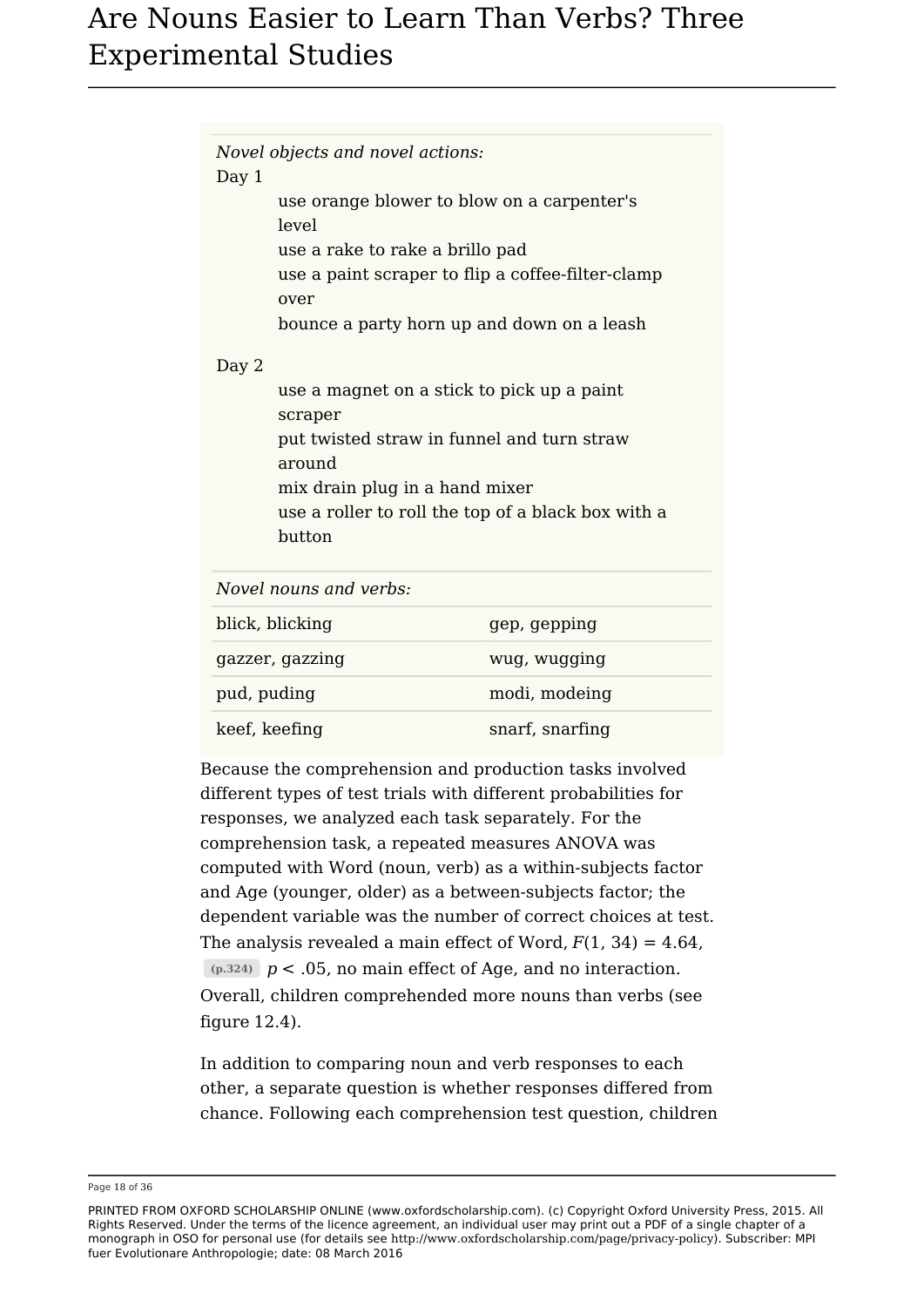were given four object sets from which to choose. Thus, if children were choosing randomly, they should make the correct choice 25% of the time, or on one of the four comprehension trials. One sample *t* tests with Bonferroni corrections (*p* < .025) were used to compare children's comprehension means to chance. In the younger age, children's responses to the noun comprehension questions  $(mean = 2.17, SD = 1.04)$  exceeded chance,  $t(17) = 4.75, p$ < .001; children's responses to the verb comprehension questions did not (mean  $= 1.22$ ,  $SD = .94$ ). In the older age, children's responses to the noun comprehension questions (mean  $= 2.17$ ,  $SD = 1.29$ ) and verb comprehension questions  $(mean = 2.00, SD = 1.37)$  exceeded chance,  $t(17) = 3.82$ , *p*  $(0.01, 0.01) = 3.09, p < 0.01$  respectively.

To examine children's responses in the production task, a repeated measures ANOVA was computed with Word (noun, verb) as a within subjects factor and Age (younger, older) as a between subjects factor; the dependent variable was the number of correct productions at test. This analysis revealed a trend towards significance for Age group,  $F(1, 34) = 4.02$ , *p* < .06. Children in the older age produced, on average, approximately one new word (either noun or verb), while children in the younger age did not (see table 12.2).

In Study 1, 2.5-year-old children did not differ in their ability to comprehend new nouns and new verbs. While children in Study 2 across age comprehended more nouns than verbs, the results from the one sample *t* tests suggest that the **(p.325)** advantage for nouns was most evident in the responses produced by the younger 2-year-old children. A difference in the findings of the two studies was that in Study 1, older 2 year-olds produced more nouns than verbs while in Study 2, noun and verb production did not differ. This difference may have emerged because the noun sentence frames in Study 1 were simpler than the verb sentence frames in Study 1 and the noun and verb sentence frames in Study 2. Thus, children's ability to produce new nouns in Study 1 may have benefited from the simple frames in which nouns were heard. A strength of Study 2 is that the presentation of the objects in motion and the use of the same types of sentences for embedding the new

Page 19 of 36

PRINTED FROM OXFORD SCHOLARSHIP ONLINE (www.oxfordscholarship.com). (c) Copyright Oxford University Press, 2015. All Rights Reserved. Under the terms of the licence agreement, an individual user may print out a PDF of a single chapter of a monograph in OSO for personal use (for details see http://www.oxfordscholarship.com/page/privacy-policy). Subscriber: MPI fuer Evolutionare Anthropologie; date: 08 March 2016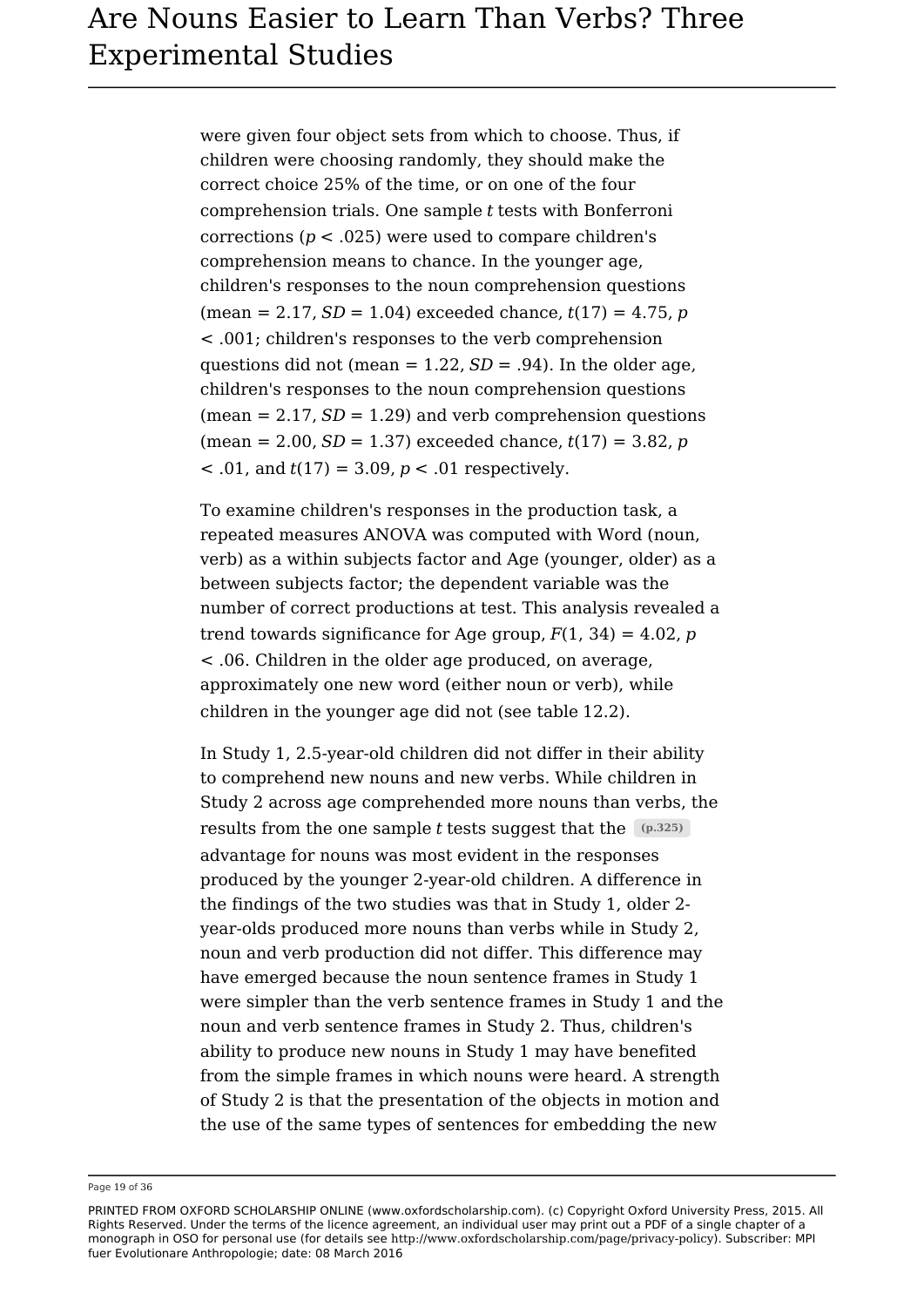words make the noun and verb conditions much more comparable in Study 2 than they were in Study 1. Overall, Study 2 suggests that when these conditions are comparable, evidence for a "noun advantage" is most clearly present in the responses of younger 2-year-olds and not older ones.

|           | Word Type    |           |  |  |
|-----------|--------------|-----------|--|--|
|           | Noun         | Verb      |  |  |
| Child Age |              |           |  |  |
| Younger   | .44(.70)     | .28(.57)  |  |  |
| Older     | .94(1.09)    | .94(1.25) |  |  |
|           | $\mathbf{r}$ |           |  |  |

#### **Table 12.2 Results of Study 2 production**

(Table 12.2) shows the mean number of productions (s.d.) of the four novel nouns and four novel verbs.

A lingering question from both studies is whether the type of verb being learned matters. Is it more difficult for children to learn some types of verbs (e.g., intransitives, verbs for other people's actions) as compared to other types (e.g., transitives, verbs for their own actions)? If there is a difference in children's ability to learn some verbs as compared to others, a noun advantage may be revealed more strongly in some cases (e.g., names for concrete objects vs. words for intransitive or other agent actions) than in others. The final study simply examines whether some verbs are easier for a 2-year-old child to learn.

### Study 3: Are Some Types of Verbs Easier to Learn Than Others?

A tricky issue for verb researchers is deciding the type of verb to include in a study. If studying nouns, it is common to include nouns that can be thought of as at the basic level (e.g., Rosch & Mervis, 1975). However, there is no clear "basic level" for verbs, and findings from individual studies may vary for the simple reason that they focus on different types of verbs. For example, in Huttenlocher et al. (1983), "movement" verbs (e.g., *kick, jump, wave*) were contrasted with "multientity **(p.326)** change verbs" (e.g., *clean, put down,*

Page 20 of 36

PRINTED FROM OXFORD SCHOLARSHIP ONLINE (www.oxfordscholarship.com). (c) Copyright Oxford University Press, 2015. All Rights Reserved. Under the terms of the licence agreement, an individual user may print out a PDF of a single chapter of a monograph in OSO for personal use (for details see http://www.oxfordscholarship.com/page/privacy-policy). Subscriber: MPI fuer Evolutionare Anthropologie; date: 08 March 2016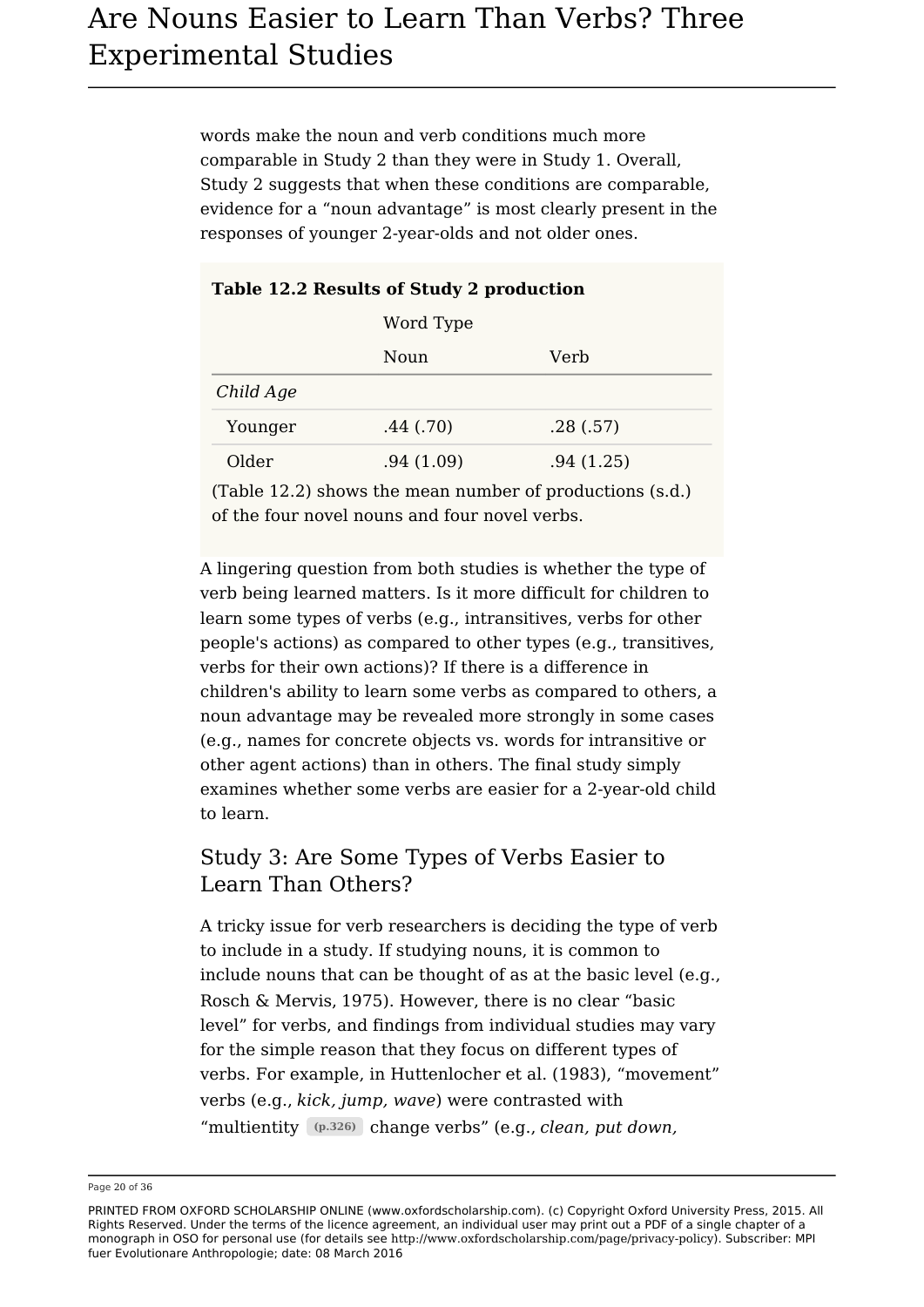*give*). Forbes and Farrar (1993) focused on a group of novel motion verbs in which "a subject or object (was changed) or being caused to change position or location" (p. 276). Behrend (1990) focused on action verbs (e.g., *pound*) which focus on "the physical movement of an agent without … the result of that movement" (p. 682) as opposed to result verbs (e.g., *break*) that refer only to the result and not the way that result was produced. The results from Studies 1 and 2 could be limited by the types of verbs we chose to contrast with nouns in the studies. Study 3 examines two potential influences: whether children are learning transitive or intransitive verbs, and whether children themselves are the agent or not when they are exposed to the new verb. If these two factors emerge importantly in Study 3, then the results from Studies 1 and 2 should be considered with these verb choices in mind.

One reason to believe that children would learn transitive verbs more easily than intransitives would be that transitives conform to a "prototypical" event type in which an agent acts directly on a patient (Slobin, 1985). However, studies of everyday speech in naturalistic contexts do not show a clear advantage for either verb type (e.g., Tomasello, 1992). Our study tests whether an advantage for transitives holds if children are given equivalent experiences with transitive and intransitive verbs (see Naigles, 1990; Hirsh-Pasek & Golinkoff, 1996, for preferential-looking studies of attention to transitive and intransitive sentence frames).

A second question is whether children are better at learning verbs that refer to their own actions (e.g., Huttenlocher et al., 1983). If children are better at learning verbs for their own actions and were presented with verbs for the experimenter's actions or the action of an object in Studies 1 and 2, then those studies may underestimate verb learning. For example, in Huttenlocher et al. (1983, Study 2), 90% of children's (age 24–26 months) utterances with verbs were produced when they were involved in an action in some way. In these utterances, children were either describing their own actions, describing the action of the toys involved, or making a request for action from another person. Huttenlocher et al. concluded that children were mostly using verbs for self-action. However,

Page 21 of 36

PRINTED FROM OXFORD SCHOLARSHIP ONLINE (www.oxfordscholarship.com). (c) Copyright Oxford University Press, 2015. All Rights Reserved. Under the terms of the licence agreement, an individual user may print out a PDF of a single chapter of a monograph in OSO for personal use (for details see http://www.oxfordscholarship.com/page/privacy-policy). Subscriber: MPI fuer Evolutionare Anthropologie; date: 08 March 2016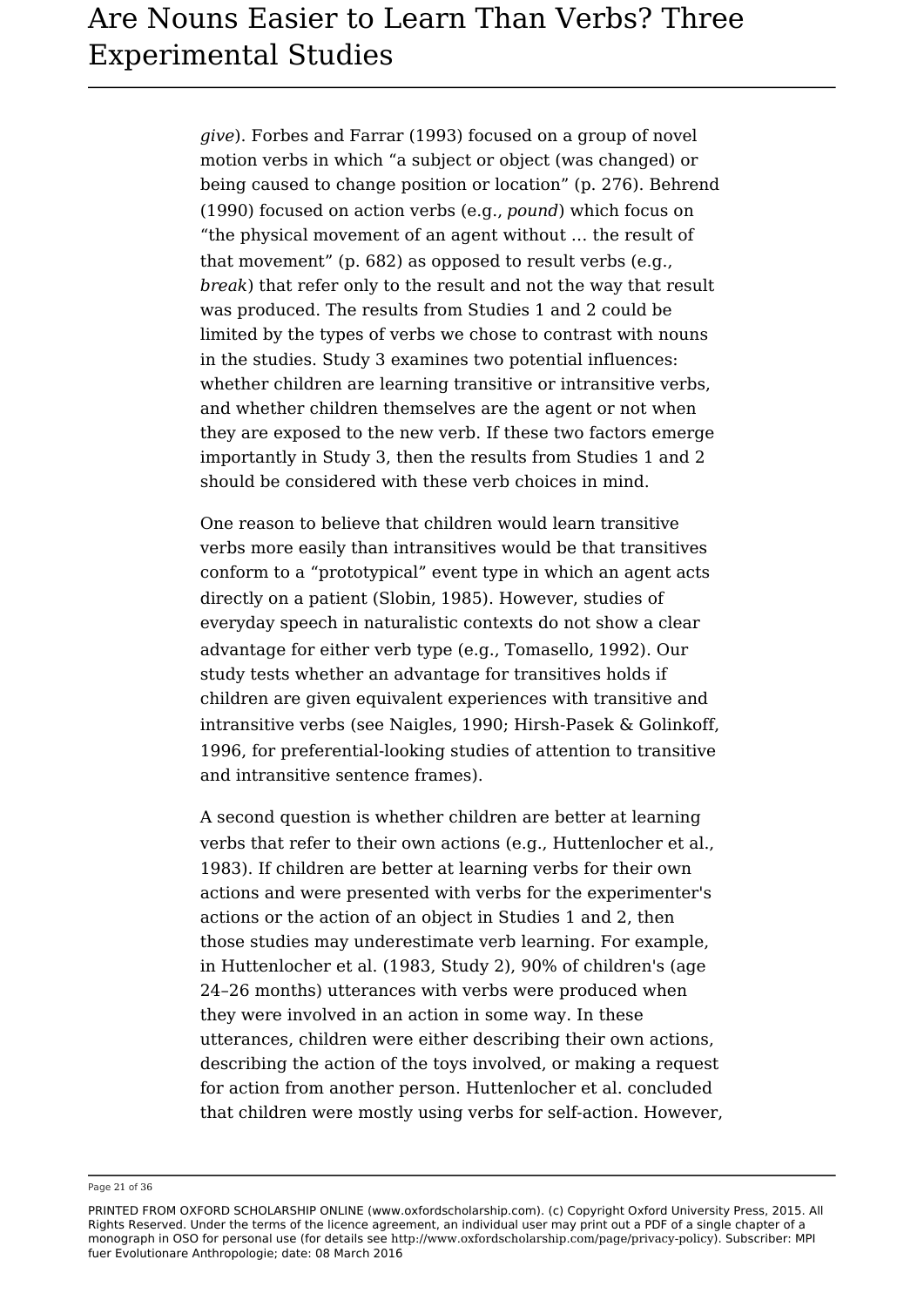Edwards and Goodwin (1986) have noted that children in Huttenlocher et al.'s study produced verbs in response to observed action (*come, go*, and *do*) but these uses were discounted. In Huttenlocher et al., Study 3, infants (starting at 1 year) were asked to follow an instruction or point to one of two films and could follow an instruction directed to them before they could point to the correct depiction of a verb in a film. Huttenlocher et al. viewed these results as supportive of a "self-action first" account, but the results could also simply stem from the greater likelihood that children would get practice following commands as opposed to pointing to screens in everyday life. Edwards and Goodwin (1986) found that self and other action emerged differently for different verbs. For example, *pull* and *stuck* were used only for selfaction while *shut* and *open* were often used for self-action but also used for other action. They argued that patterns of verb usage for **(p.327)** self-action and other action resulted from particular communicative needs. A third study (Roberts, 1983) examined young 2-year-olds' ability to enact an action using their own body in response to sentences (with familiar verbs) that referred to the child as an agent or referred to another person as the agent. Roberts found that young 2-year-old children performed best in this task if they were the agent. A limitation of this study is that the dependent variable, latency to move, was somewhat difficult to measure.

There are only a small number of studies examining self and other action. These studies focus on familiar verbs and do not conclusively show an earlier ability to comprehend or produce new verbs that refer to self as opposed to other action. Much of the data supporting a self-first view is spontaneous production data that could be influenced by the child's desire to talk about particular events, not his or her ability to conceive of or learn words for specific (other agent) events. We introduced novel verbs and controlled the exposure to new verbs for the self or other to ensure the child heard an equal number of exposures to both. We also implemented the same testing procedure to test comprehension and production of verbs with self as agent and other agents. In sum, this study could be important for researchers considering the self-other distinction; however, it is important for understanding Studies

Page 22 of 36

PRINTED FROM OXFORD SCHOLARSHIP ONLINE (www.oxfordscholarship.com). (c) Copyright Oxford University Press, 2015. All Rights Reserved. Under the terms of the licence agreement, an individual user may print out a PDF of a single chapter of a monograph in OSO for personal use (for details see http://www.oxfordscholarship.com/page/privacy-policy). Subscriber: MPI fuer Evolutionare Anthropologie; date: 08 March 2016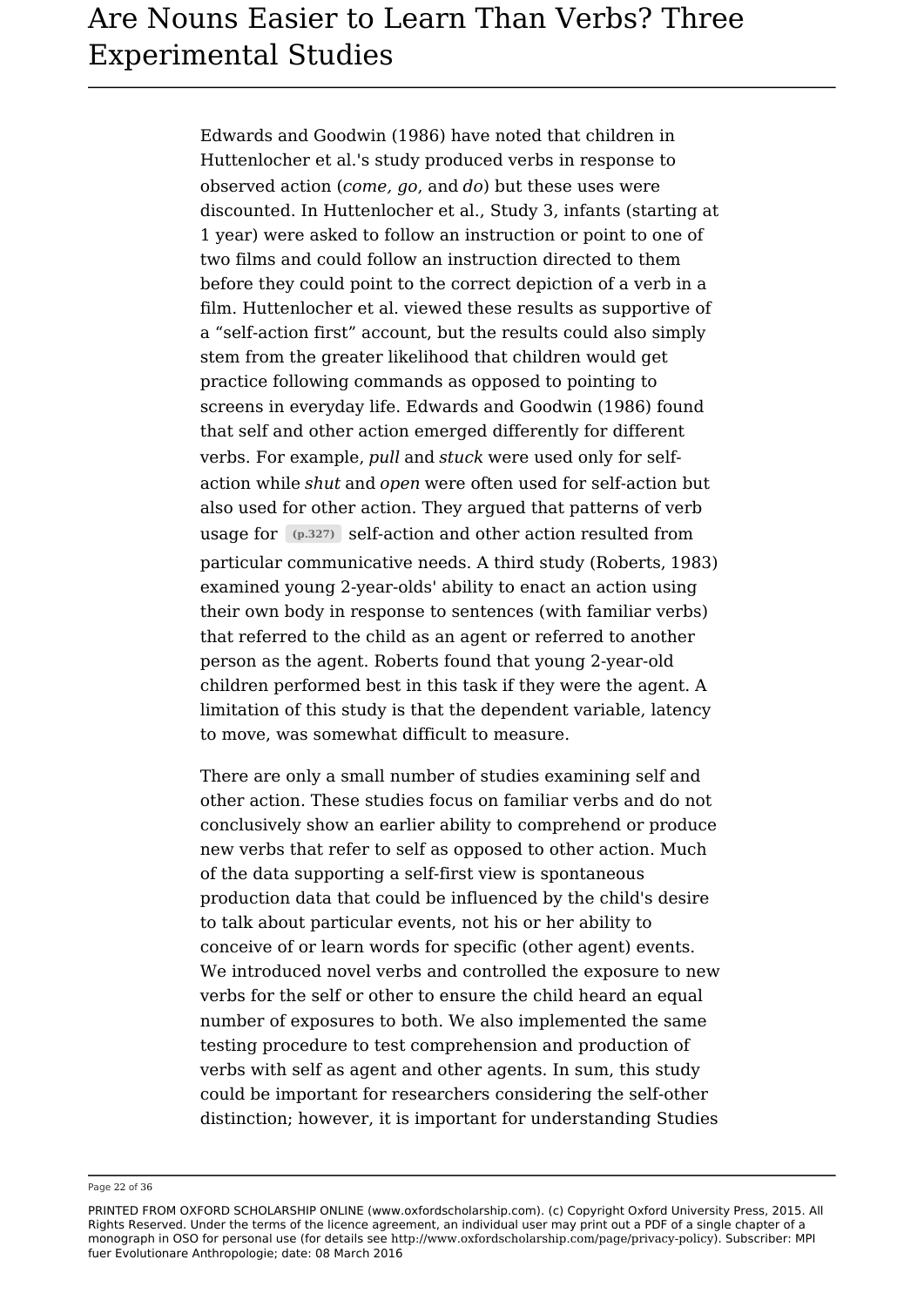1 and 2 because it could reveal an important situational factor that could have had a major influence in those studies.

In this third study, we taught 24 2-year-old children (mean age  $= 2$  years, 1.5 months; range: 1 year, 10 months–2 years, 4 months) four nouns and four verbs over two days. We varied both the agent who performed the action (child, puppet) and the type of verb presented (transitive, intransitive) in a withinsubjects design. That is, each child heard one new verb of each type: a child-transitive verb, a child-intransitive verb, an other-agent transitive verb, and an other-agent intransitive verb, with two verbs presented on each of two days.

Each of the four novel target events could be enacted by the experimenter as either a transitive or intransitive action. For example, in one event, the experimenter squeezed a nasal aspirator into the air (intransitive) or used the aspirator to spray air onto a small table (transitive). In the other three target events, the experimenter moved the top of a soda can crusher back and forth (intransitive) or used the top of the crusher to squeeze a Nerf ball (transitive), used a pasta fork to perform a raking action (intransitive) or used the fork to rake confetti (transitive), and bounced the end of a child safety leash (intransitive) or bounced a banana up and down with the leash (transitive). In addition to these target actions, we designed eight distracter events that corresponded to familiar verbs (*turn, pull, brush, pick up, close, mix, hit*, and *get*).

On the first day, the experimenter introduced one target event and two distracters in a random order. She began by enacting the events one at a time while either producing neutral positive comments for the distracter actions or producing the appropriate verb for the target action. Each verb was produced three times for a single event (impending, ongoing, and completed) before a different event was **(p.328)** introduced. In the distracter events the child heard three sentences with similar impending, ongoing and completed action contexts that contained general verbs. In the new verb events, the child heard novel verbs in the three sentence contexts.

Page 23 of 36

PRINTED FROM OXFORD SCHOLARSHIP ONLINE (www.oxfordscholarship.com). (c) Copyright Oxford University Press, 2015. All Rights Reserved. Under the terms of the licence agreement, an individual user may print out a PDF of a single chapter of a monograph in OSO for personal use (for details see http://www.oxfordscholarship.com/page/privacy-policy). Subscriber: MPI fuer Evolutionare Anthropologie; date: 08 March 2016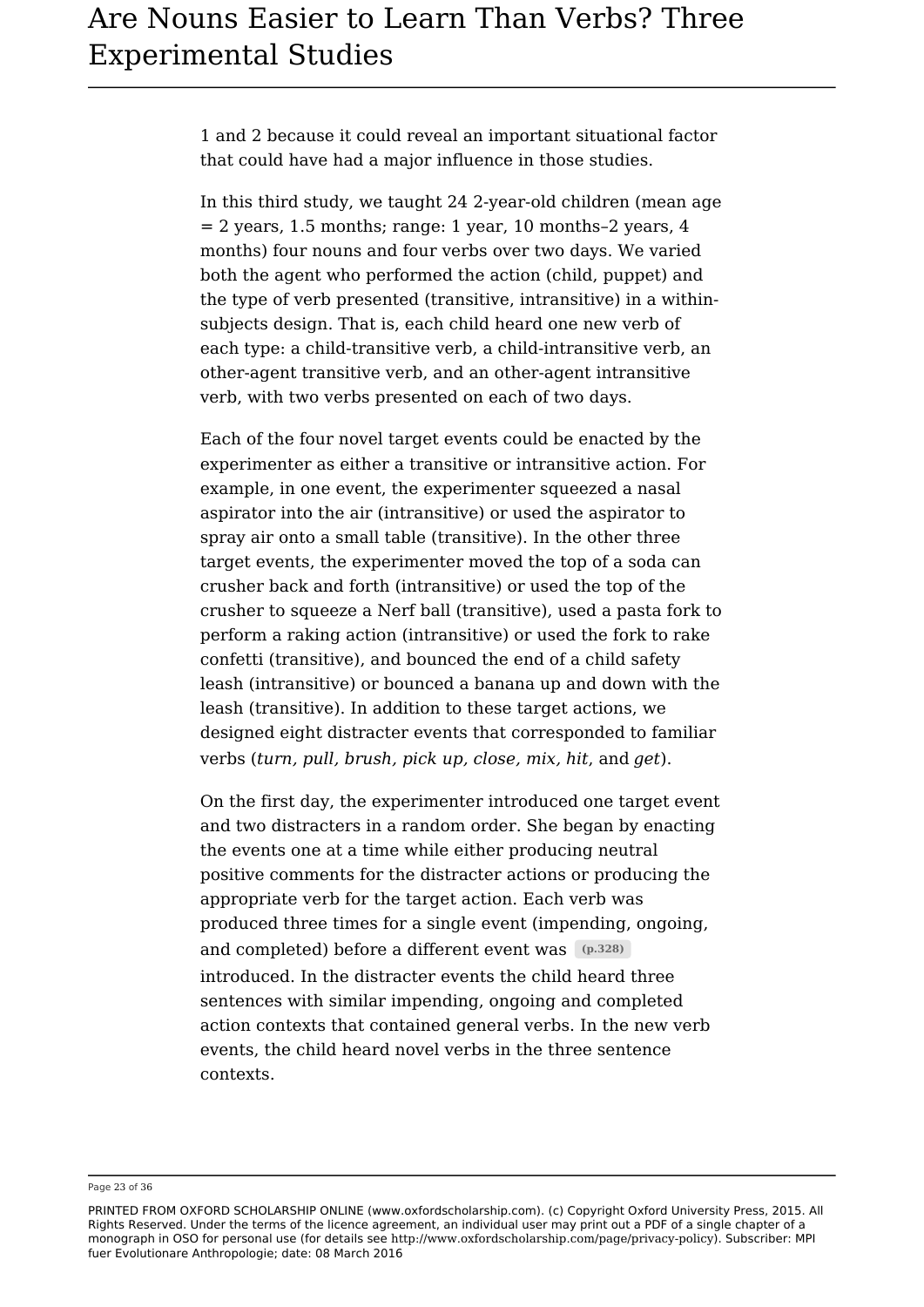If the verb was assigned to the self-agent condition, the experimenter first enacted the event ("Let's play a game. Look what I can do. Now it's your turn.") and then asked the child to enact the event. During the child's enactments, the experimenter produced the new verb (e.g., "You're going to meek it. Wow, can you play the game? You're meeking it. Look. You meeked it."). (If the verb was an intransitive, the same sentence frames were produced without the final pronoun, e.g., "You're meeking.") During the two distracter events, the same procedure was followed; however, the experimenter did not produce the new verb (e.g., "Look at this. Look what this can do. Now it's your turn. You're going to play. You're doing great. Wow. You got a turn.").

In the other-agent condition, the experimenter asked the child to choose a puppet to enact the event. The experimenter then enacted the event with the puppet ("Let's play a game. Look what he can do. Now it's your turn.") and gave the child a turn to enact the event. The experimenter then enacted the event three more times while producing the new verb if appropriate (e.g., "Now it's Big Bird's turn again. He's going to pilk. He's pilking. Look. He pilked."). In the distracter games, the same procedure was followed but no new verb was presented.

Whether children heard self-agent or other-agent sentences, after each event had been shown and the appropriate sentences had been produced three times, the next game in a set was introduced. This process was repeated until the child had played each game in a set three times and heard each verb a total of nine times.

At this point, the experimenter presented the child with a production test (always first) and a comprehension test. In the production test, the experimenter demonstrated each of the three games in the set in a random order and asked the child to produce the verbs. In the child-agent question, the experimenter asked the child to enact the event and then say the verb (e.g., "Now let's play this game. It's your turn. Can you do it? What are you doing?"). In the other-agent question, the experimenter asked the child to choose a puppet first and then asked the question (e.g., "Now watch. It's the [puppet's] turn. Watch what he's doing. What is he doing?").

Page 24 of 36

PRINTED FROM OXFORD SCHOLARSHIP ONLINE (www.oxfordscholarship.com). (c) Copyright Oxford University Press, 2015. All Rights Reserved. Under the terms of the licence agreement, an individual user may print out a PDF of a single chapter of a monograph in OSO for personal use (for details see http://www.oxfordscholarship.com/page/privacy-policy). Subscriber: MPI fuer Evolutionare Anthropologie; date: 08 March 2016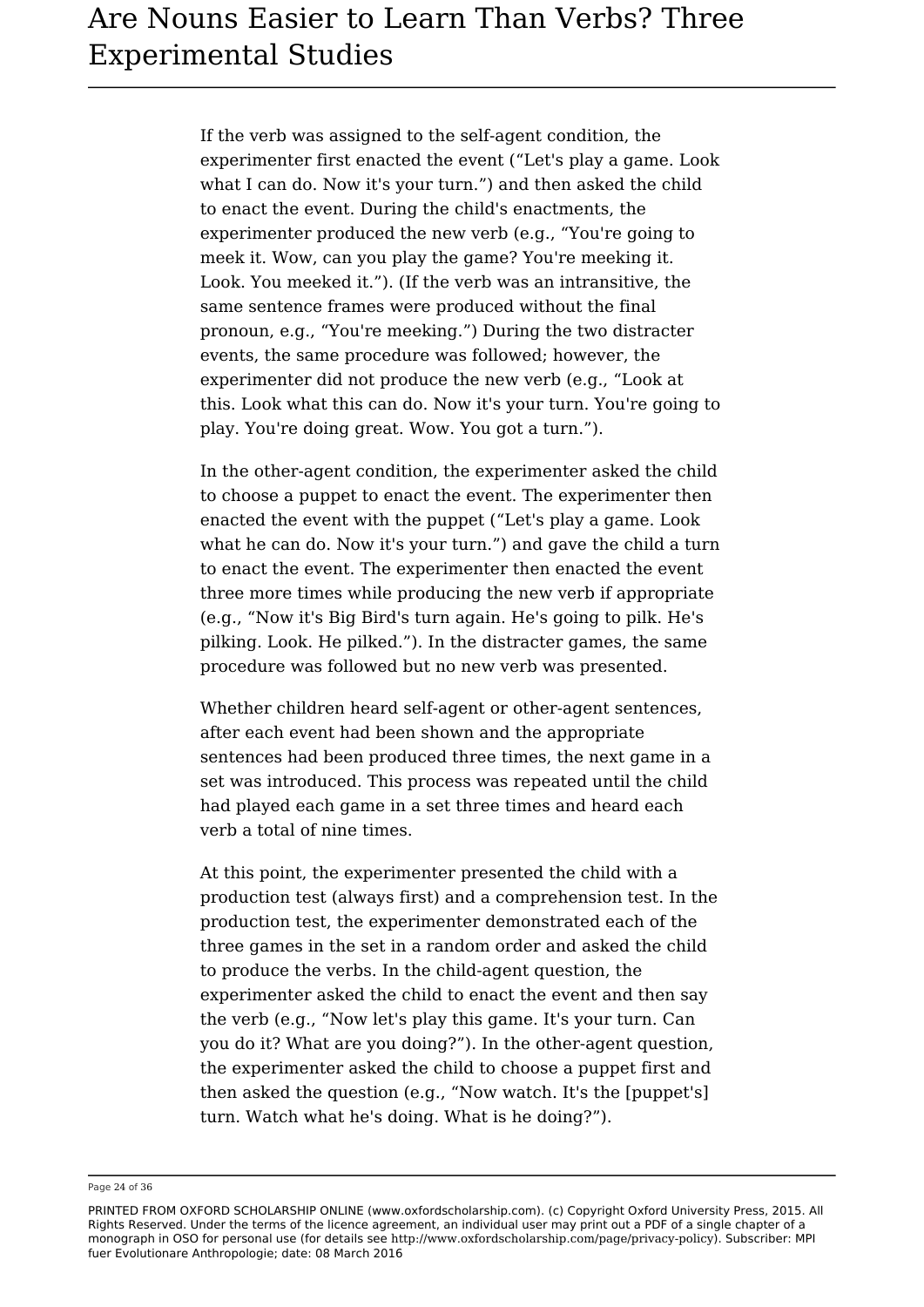Following the production questions, the experimenter asked the child two sets of comprehension questions. In the childagent comprehension question, the experimenter asked the child to choose the correct event from the three presented (one heard with a novel verb and two heard with distracter phrases) and enact the event (e.g., "Now [child's name]. You're going to meek it. You're meeking it. Show me [child's name's] meeking it."). In the other agent comprehension question, the experimenter asked the child to first choose a puppet and then enact the event (e.g., "Now the [puppet]. He's going to pilk. He's pilking. Show me he is pilking."). Both the production questions and the comprehension questions **(p.329)** presented in the test phase (child-agent or other-agent first) were presented in a random order.

Given the difference between comprehension and production task demands, the data from each of these was analyzed separately. We first examined children's comprehension of the new verbs using a 2 (Verb: transitive, intransitive) by 2 (Agent Training: other, self) by 2 (Question at Test: other, self) repeated measures ANOVA; the dependent measure was the mean number of events enacted correctly at test. The analysis revealed a trend for Question,  $F(1, 23) = 4.02$ ,  $p < .06$ , and a significant Agent by Question interaction,  $F(1, 23) = 5.24$ , *p* < .05. A post-hoc test with Bonferroni corrections revealed that when children initially heard a new verb that referred to their own actions, they were better at responding to questions that referred to their own actions than questions that referred to another agent's actions,  $t(23) = 2.51$ ,  $p = .02$  (see table 12.3). This was not true of the verbs in which children saw a puppet agent (i.e., in this case, they were able to respond to either question type). A similar analysis of the production data revealed a significant main effect of Question,  $F(1, 23) = 6.27$ , *p* < .05. In the production test, children were more likely to produce a new verb when they were asked a question with a puppet as the agent.

We found no effect or interaction of verb type suggesting that transitive verbs did not differ from intransitive verbs in this task (which was similar to the tasks used in Studies 1 and 2). In addition, there was no main effect of agent during training

Page 25 of 36

PRINTED FROM OXFORD SCHOLARSHIP ONLINE (www.oxfordscholarship.com). (c) Copyright Oxford University Press, 2015. All Rights Reserved. Under the terms of the licence agreement, an individual user may print out a PDF of a single chapter of a monograph in OSO for personal use (for details see http://www.oxfordscholarship.com/page/privacy-policy). Subscriber: MPI fuer Evolutionare Anthropologie; date: 08 March 2016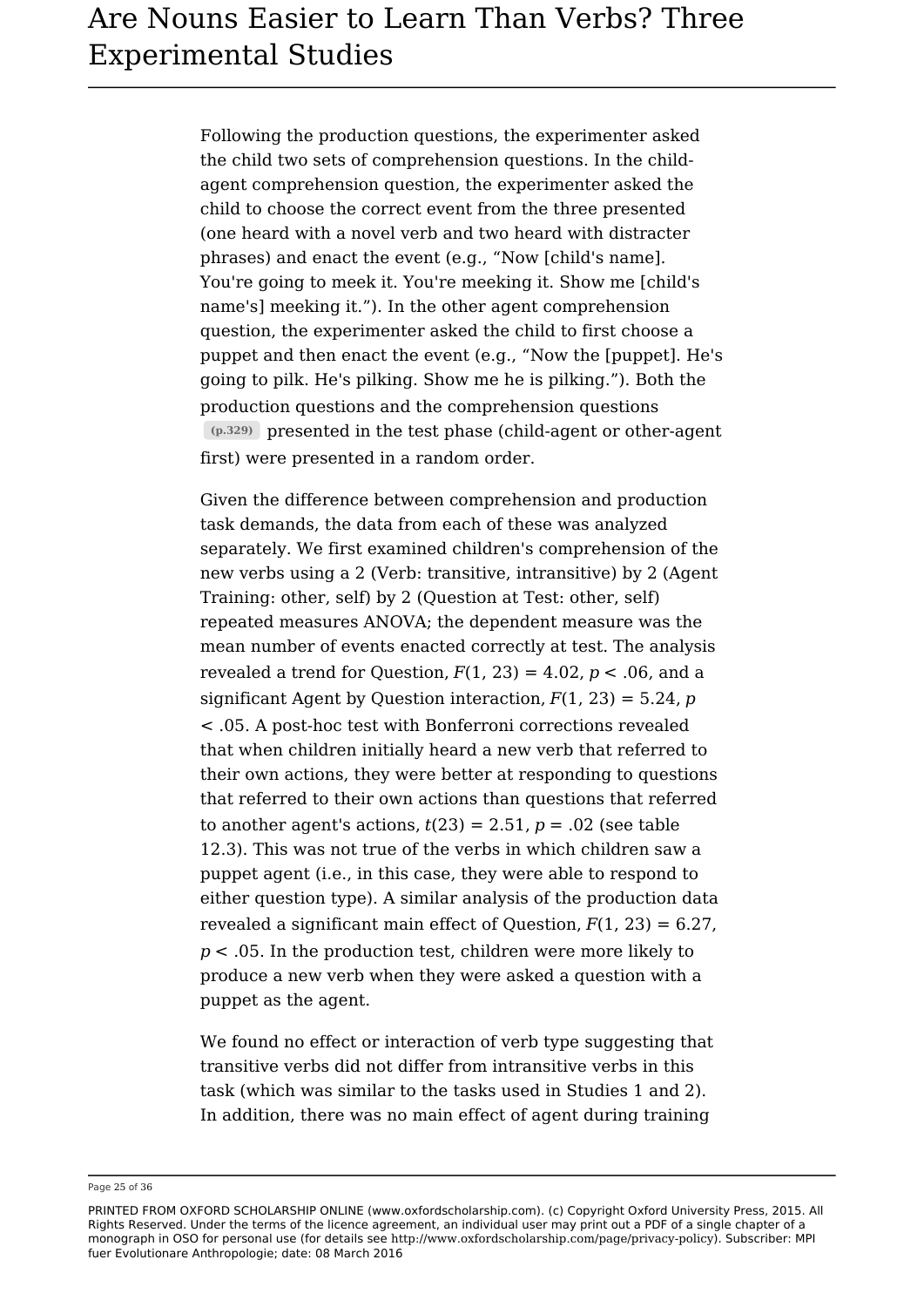suggesting that, overall, children did not learn these actions better when the verbs were produced when the child was the agent as opposed to when the experimenter was the agent. In the comprehension task, children showed more flexibility if they were not the agent when they learned the new verb. In production, children were more likely to produce the verb (in response to the test question) if the experimenter was the agent, perhaps because they could focus on their productions.

Could these results simply stem from the methodological decision to use a puppet as an agent for the other-agent condition? Note that this choice does not **(p.330)** directly bear on the important findings Study 3 provides for Studies 1 and 2. The tasks are similar during the learning and test phase in all 3 studies, and Study 3 shows that the use of puppets during the learning phase or test phase does not greatly influence results given these tasks. In addition, the use of puppets does not bear directly on the transitive/intransitive results. The use of a puppet as other agent only has bearing on the ability of the results in Study 3 to address the self-other agent distinction more generally. On the one hand, this use allowed us to present the verbs in a similar way and test for comprehension and production using the same methodology. On the other hand, the child in the comprehension task was always the actual agent because he or she needed to serve as agent in some way to complete the enactments (i.e., in the other-agent comprehension enactment, the child demonstrated using a puppet: "Show me he is pilking.").

Page 26 of 36

PRINTED FROM OXFORD SCHOLARSHIP ONLINE (www.oxfordscholarship.com). (c) Copyright Oxford University Press, 2015. All Rights Reserved. Under the terms of the licence agreement, an individual user may print out a PDF of a single chapter of a monograph in OSO for personal use (for details see http://www.oxfordscholarship.com/page/privacy-policy). Subscriber: MPI fuer Evolutionare Anthropologie; date: 08 March 2016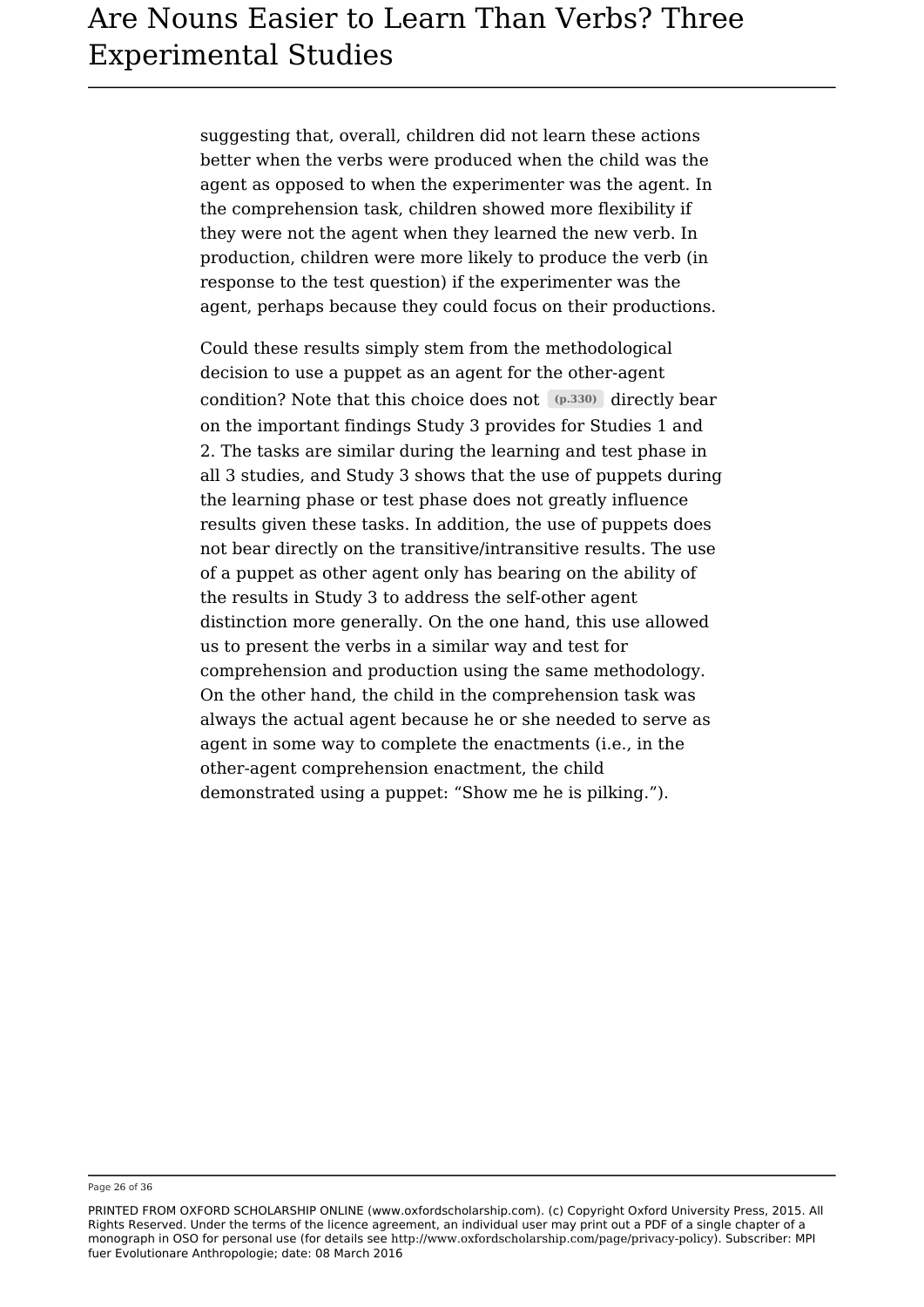| Table 12.3 Results of Study 3 |  |
|-------------------------------|--|
|-------------------------------|--|

|                            | <b>Question Type</b> |           |
|----------------------------|----------------------|-----------|
| Task Agent                 | Child                | Other     |
| <b>Comprehension Child</b> | $1.2$ (.78)          | .7(0.81)  |
| Other                      | $1.0$ (.75)          | 1.1(61)   |
| <b>Production Child</b>    | .7(0.87)             | 1.0(0.81) |
| Other                      | .8(.72)              | 1.0(0.83) |

(Table 12.3) shows the mean number of trials (s.d.) children comprehended or produced the novel verb out of two (*N* = 24).

Previous research has suggested that children learn new verbs that refer to their own actions before verbs that refer to other agent's actions (e.g., Huttenlocher et al., 1983). However, previous studies have focused on familiar verbs and may have been influenced by many factors including the number of exposures children had with particular agents and these verbs. Children may often hear verbs that refer to their own actions, but our study shows that if they are exposed equally to other agents, they are just as able to learn verbs to refer to these agents' actions—at least from 26 months of age. Importantly, given the similarity in children's responses to transitive and intransitive verbs as well, it is less likely that the findings in Studies 1 and 2 are a product of the particular types of verbs presented, and more likely that the same results also would be found in studies including other verb types.

### General Discussion

Our first two studies are two of only a handful of studies (Oviatt, 1980; Schwartz & Leonard, 1984) that have directly compared noun and verb learning in the same study systematically controlling the number of exposures in the laboratory. The results from both Studies 1 and 2 suggest that, all things being equal, 2-year-olds show a more robust ability to learn new nouns as compared to verbs. Thus, we have presented two studies with converging results that support the same conclusion. Moreover, Study 2 is the first study to

Page 27 of 36

PRINTED FROM OXFORD SCHOLARSHIP ONLINE (www.oxfordscholarship.com). (c) Copyright Oxford University Press, 2015. All Rights Reserved. Under the terms of the licence agreement, an individual user may print out a PDF of a single chapter of a monograph in OSO for personal use (for details see http://www.oxfordscholarship.com/page/privacy-policy). Subscriber: MPI fuer Evolutionare Anthropologie; date: 08 March 2016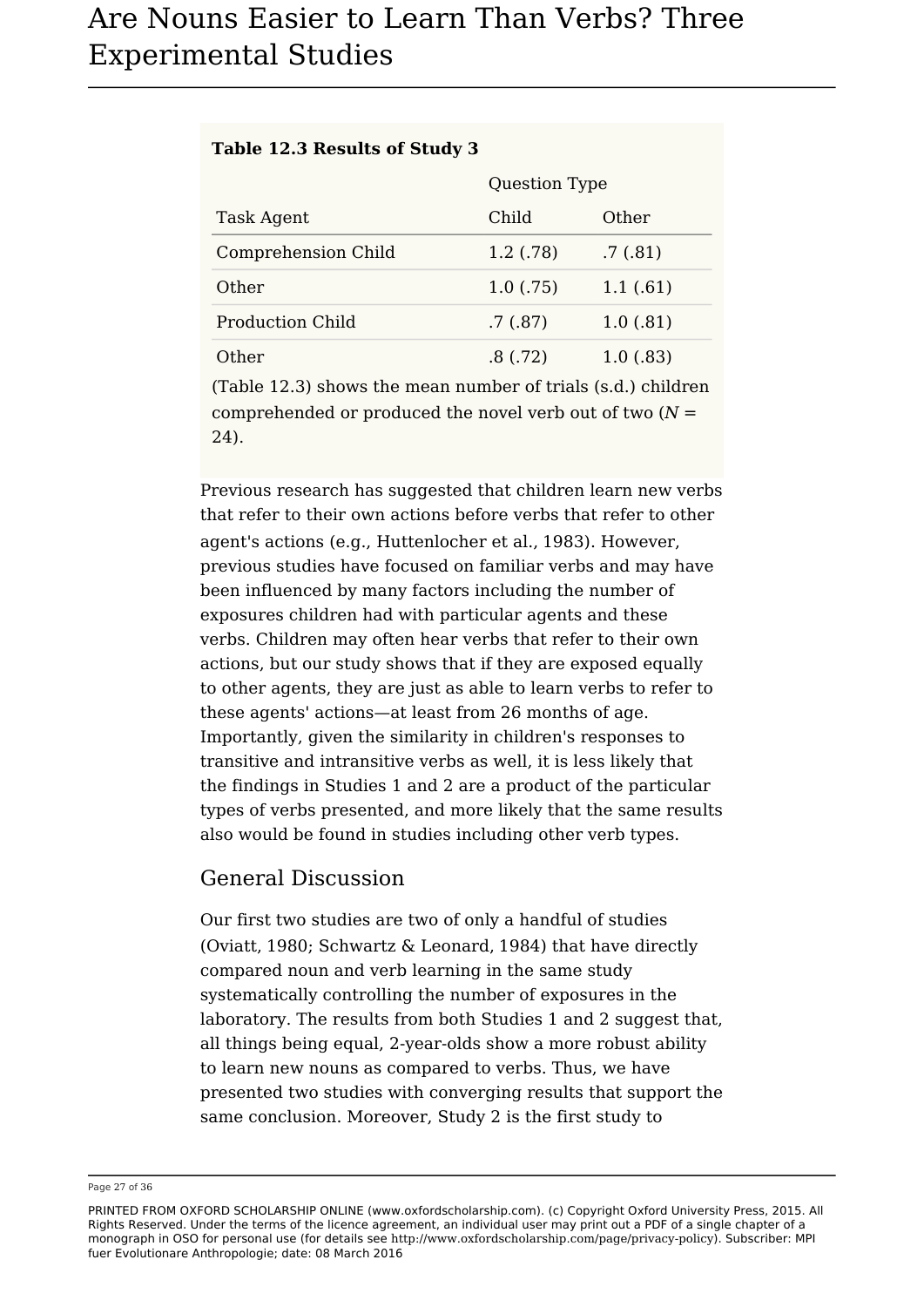equate noun and verb conditions in terms of task (children see dynamic events in both conditions) and sentence type (new words are embedded in longer sentences in both conditions), and thus it provides the strongest evidence to date suggesting that nouns are easier to learn than are verbs.

In Study 1, 2.5-year-olds were able to comprehend nouns and verbs across a variety of timing conditions. These children could produce both new nouns and new verbs in what could be thought of as the ideal learning condition—distributed exposures to the new word over about a week. However, they also were able to produce new nouns in less ideal conditions including a condition in which **(p.331)** exposures to the new word are separated by days—but had trouble producing new verbs in these less ideal conditions. This tendency to be less vulnerable to various factors, but only in noun learning, was mirrored in the comprehension findings in Study 2. In Study 2, at 2 years, children had difficulty comprehending new verbs in less ideal learning contexts while showing an ability to comprehend new nouns in these contexts. Taken together, these results show a developmental progression in children's ability to learn new words, as well as providing additional evidence concerning the specific conditions in which nouns are advantaged. That is, younger 2-year-olds may comprehend nouns with fewer exposures as compared to verbs, which may help them to then learn to produce these nouns by 2.5 years with fewer exposures, or greater delays between exposures, as well.

There are differences in noun/verb productions across languages. Experimental studies that control the number and timing of exposures to nouns and verbs in the laboratory, and that include other languages are needed. Children learning English, Italian, and Spanish appear to especially favor nouns (object words) as opposed to other word types in their early vocabularies (Au, Dapretto, & Song, 1994; Gentner, 1982; Jackson-Maldonado et al., 1993; Tardif et al., 1997, 1999) while children acquiring Mandarin Chinese (Tardif, 1996; Tardif et al., 1997, 1999) and perhaps Korean (Gopnik & Choi, 1995; see also Au et al., 1994; Kim et al., 2000) are not as heavily "noun biased."

Page 28 of 36

PRINTED FROM OXFORD SCHOLARSHIP ONLINE (www.oxfordscholarship.com). (c) Copyright Oxford University Press, 2015. All Rights Reserved. Under the terms of the licence agreement, an individual user may print out a PDF of a single chapter of a monograph in OSO for personal use (for details see http://www.oxfordscholarship.com/page/privacy-policy). Subscriber: MPI fuer Evolutionare Anthropologie; date: 08 March 2016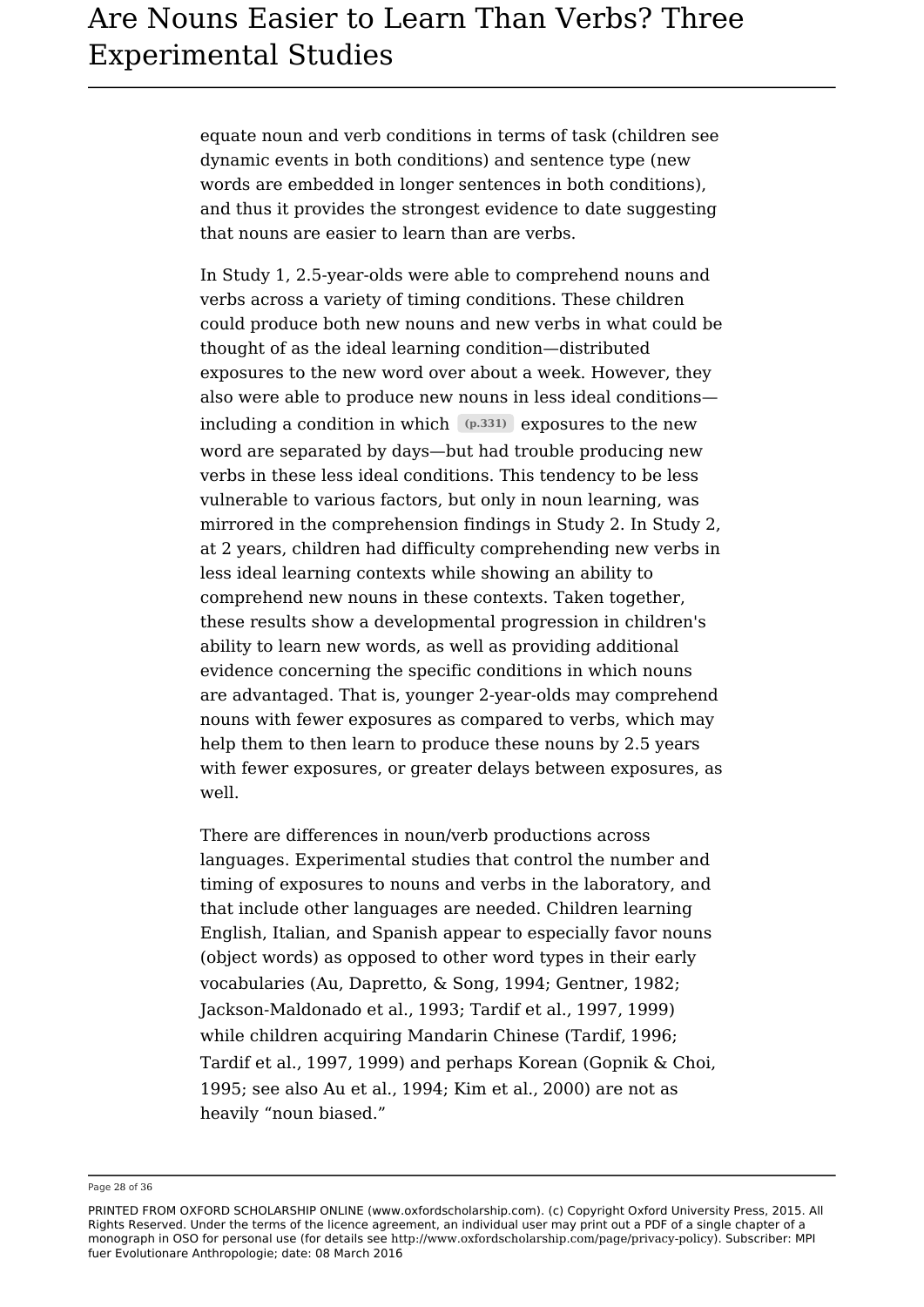These differences across languages could be due to differences in linguistic factors between languages, including differences in the morphological complexity of nouns and verbs, as well as cultural factors, including the frequency with which caregivers appear to label objects or talk about actions. For example, in Mandarin, verbs are marked for aspect but not person or number, and the marking for aspect is found in a separate morpheme that does not change the stem (Tardif et al., 1997). Thus, the verb morphology system in Mandarin may be highly transparent (Slobin, 1973) to the child, which may promote verb learning in Mandarin. In addition, Mandarinand perhaps Korean-speaking parents do not appear to spend as much time focusing on object labels as do English-speaking parents (Gopnik & Choi, 1995; Tardif et al., 1997, 1999). English-speaking parents appear to spend a fair amount of time labeling objects and reading picture books, both of which could promote noun learning (Fernald & Morikawa, 1993; Goldfield, 1993). However, if frequency was the only factor facilitating noun learning, in our study in which frequency was held constant, children should have learned both nouns and verbs, and they did not. Of course our English-speaking children may have been especially practiced in the learning of new nouns as compared to verbs and so studies of this type including children learning other languages are needed.

In addition to linguistic factors (e.g., morphological complexity) and cultural factors (e.g., frequency), there remains a cognitive explanation for the dominance of nouns in early vocabularies. Gentner's (1982) proposal and more recent expansion (Gentner & Boroditsky, 2001) suggests that words for concrete objects should emerge earlier in development because the objects themselves are highly coherent **(p.332)** and can be preindividuated and the words that refer to these objects primarily function to denote specific entities by themselves. In contrast, events are conceptualized in different ways across languages, and verbs and other relational terms depend on other words in sentences (e.g., arguments) for meaning. We provide some evidence of the difference between understanding an action and learning a verb in the nonverbal action condition in Study 1. In that study, children were able to demonstrate both new nonverbal actions and new actions

Page 29 of 36

PRINTED FROM OXFORD SCHOLARSHIP ONLINE (www.oxfordscholarship.com). (c) Copyright Oxford University Press, 2015. All Rights Reserved. Under the terms of the licence agreement, an individual user may print out a PDF of a single chapter of a monograph in OSO for personal use (for details see http://www.oxfordscholarship.com/page/privacy-policy). Subscriber: MPI fuer Evolutionare Anthropologie; date: 08 March 2016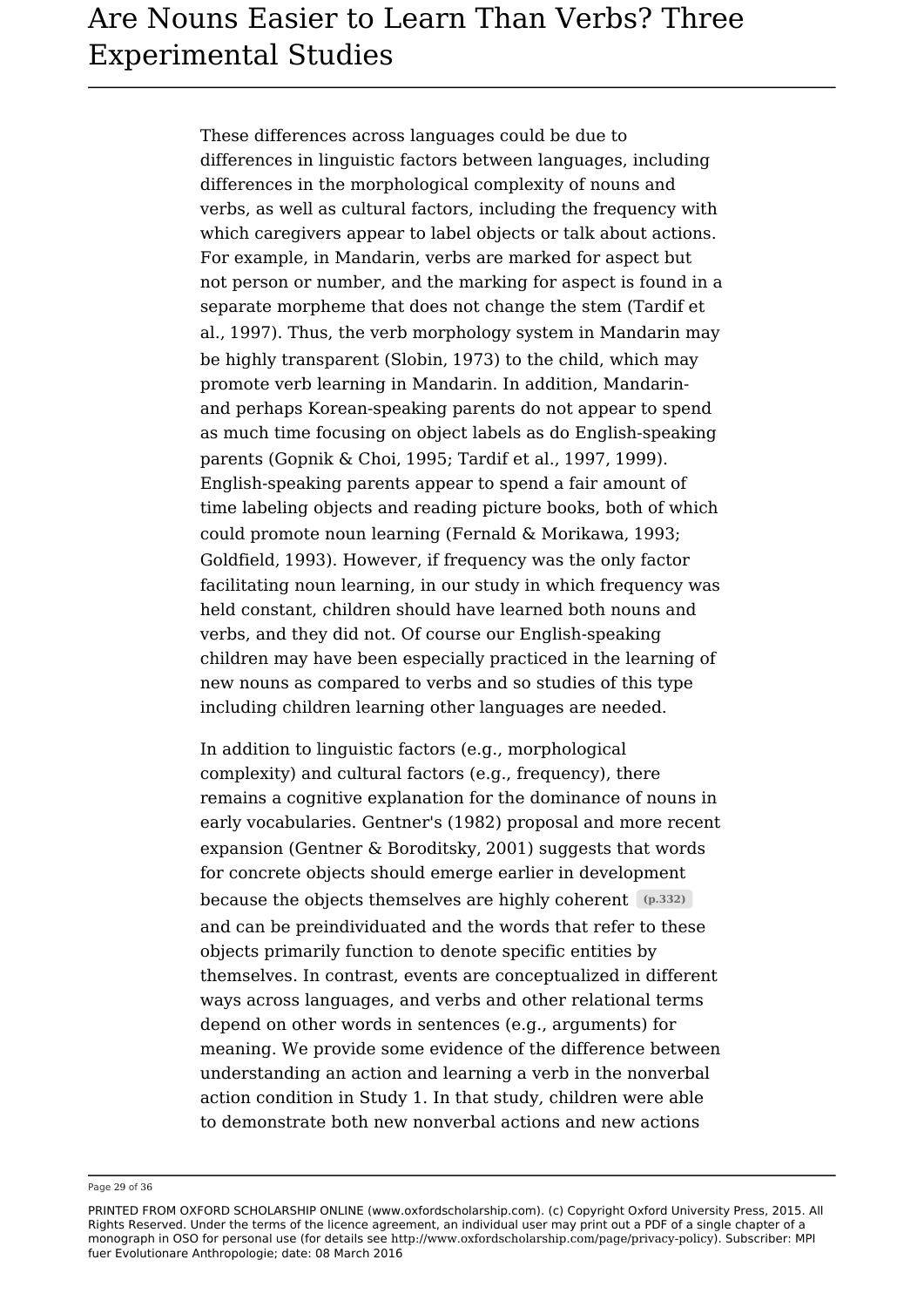that had been accompanied by verbs but had difficulty verbally producing a new verb. Therefore, connecting new verbs to new actions appeared to be more of a problem than was understanding (or packaging) the new actions themselves. Of course it is possible that attending to a new action is so cognitively demanding that children have trouble also attending to the new verb, and this difficulty would fit with Gentner's (1982; Gentner & Boroditsky, 2001) hypotheses. However, our studies demonstrate that the difference between noun and verb learning not only is a difference in understanding objects and events in and of themselves but lies in children's ability to connect new words to these events.

Studies of children's spontaneous speech and parental reports of early vocabularies are important. However, a new focus of word learning researchers could be to begin to investigate more carefully in the laboratory the specific conditions under which children are able to learn nouns or verbs. By gathering more experimental evidence demonstrating when and how children learn nouns compared to verbs, we can then draw inferences about the cognitive difficulties children may face. We have shown that if one wanted a 2- or 2.5-year-old Englishhearing child to learn a new noun, it could be presented on a single day (eight exposures) for comprehension or on at least 3 days (that do not have to be consecutive) for production. To teach a child a new verb, a 2.5-year-old need only have the chance to be exposed to that verb on a single day (eight exposures) to begin to comprehend that verb (and this is not enough for a 2-year-old), but needs to hear that verb repeated on consecutive days for about a week to be able to reliably produce that verb. These facts of language learning support a view in which noun learning is more robust and less vulnerable to variations in presentations than is verb learning, perhaps because objects are conceptually "easier" to package.

### Acknowledgments

Funding for this research was provided in part by a grant from the National Institutes of Health (1R15HD044447-01) to the first author and a second grant from the National Institutes of Health (HD 35854-01) to the second author. We would like to thank Patty Chen, Anna Ciao, Elaine Heard, Jennifer Roscetti,

Page 30 of 36

PRINTED FROM OXFORD SCHOLARSHIP ONLINE (www.oxfordscholarship.com). (c) Copyright Oxford University Press, 2015. All Rights Reserved. Under the terms of the licence agreement, an individual user may print out a PDF of a single chapter of a monograph in OSO for personal use (for details see http://www.oxfordscholarship.com/page/privacy-policy). Subscriber: MPI fuer Evolutionare Anthropologie; date: 08 March 2016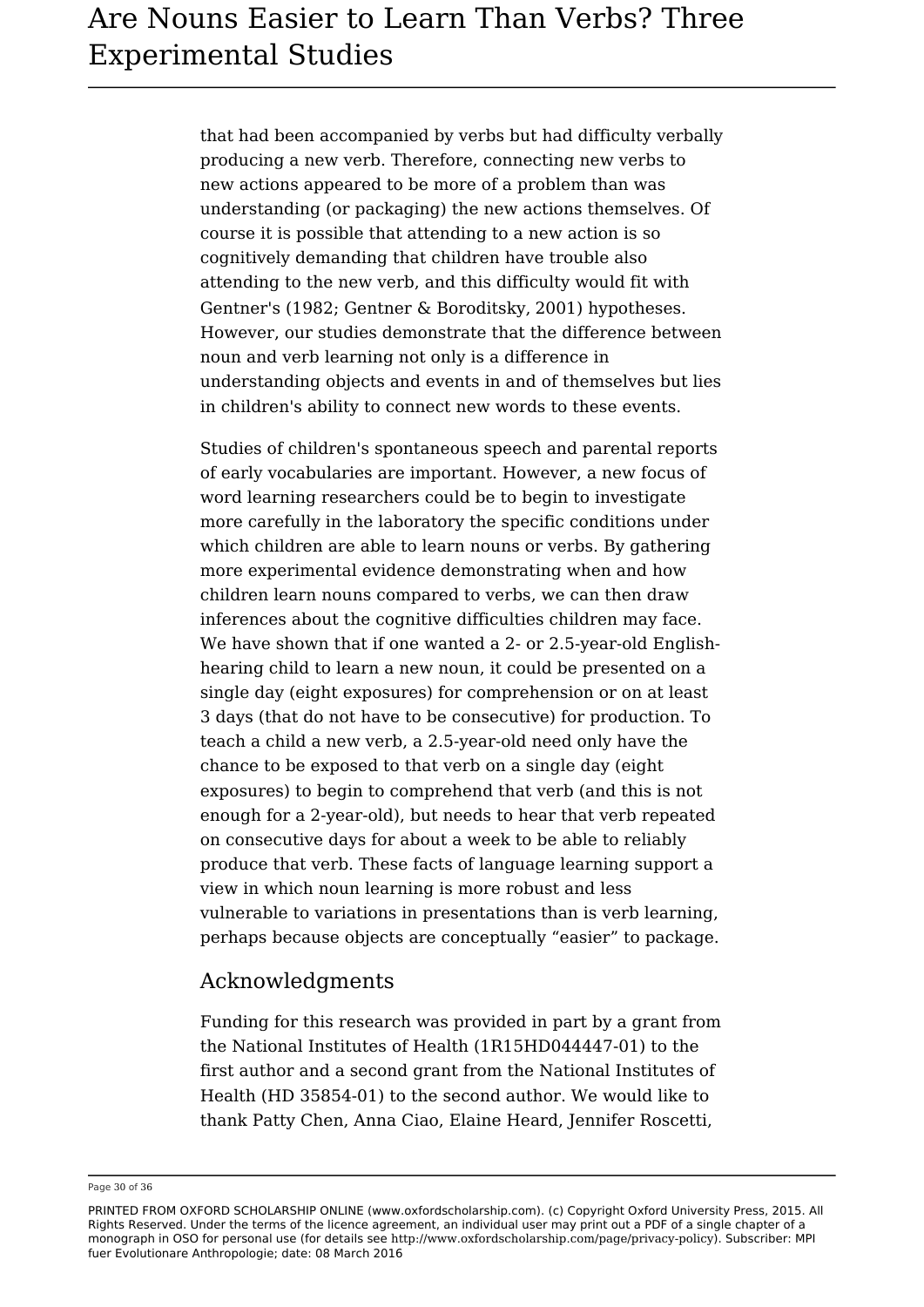Amanda Snook, and Ignae Thomas for their assistance in data collection and coding. We are also grateful to the parents and children who participated in the studies and the teachers and directors at Alamo Heights Presbyterian Day School, First Presbyterian Church Children's Center, Laurel Heights United Methodist Children's Center, and the University Presbyterian Church Children's Center.

References

Bibliography references:

Au, T. K., Dapretto, M., & Song, Y. (1994). Input vs. constraints: Early word acquisition in Korean and English. *Journal of Child Language, 33*, 567–582.

Behrend, D. (1990). The development of verb concepts: Children's use of verbs to label familiar and novel events. *Child Development, 61*, 681–696.

Benedict, H. (1979). Early lexical development: Comprehension and production. *Journal of Child Language, 6*, 183–200.

Carey, S., & Bartlett, E. (1978). Acquiring a single new word. *Papers and Reports on Child Language Development, 15*, 17– 29.

Caselli, M. C., Casadio, P., & Bates, E. (1999). A comparison of the transition from first words to grammar in English and Italian. *Journal of Child Language, 26*, 69–111.

Childers, J. B., & Tomasello, M. (2002). Two-year-olds learn novel nouns, verbs, and conventional actions from massed or spaced exposures. *Developmental Psychology, 38*, 967–978.

Childers, J. B., & Tomasello, M. (2003). Children extend both words and non-verbal actions to novel exemplars. *Developmental Science, 6*, 185–190.

Dempster, F. (1996). Distributing and managing the conditions of encoding and practice. In E. Bjork & R. Bjork (Eds.), *Handbook of perception and cognition* (2nd ed., pp. 317–344). New York: Academic Press.

Page 31 of 36

PRINTED FROM OXFORD SCHOLARSHIP ONLINE (www.oxfordscholarship.com). (c) Copyright Oxford University Press, 2015. All Rights Reserved. Under the terms of the licence agreement, an individual user may print out a PDF of a single chapter of a monograph in OSO for personal use (for details see http://www.oxfordscholarship.com/page/privacy-policy). Subscriber: MPI fuer Evolutionare Anthropologie; date: 08 March 2016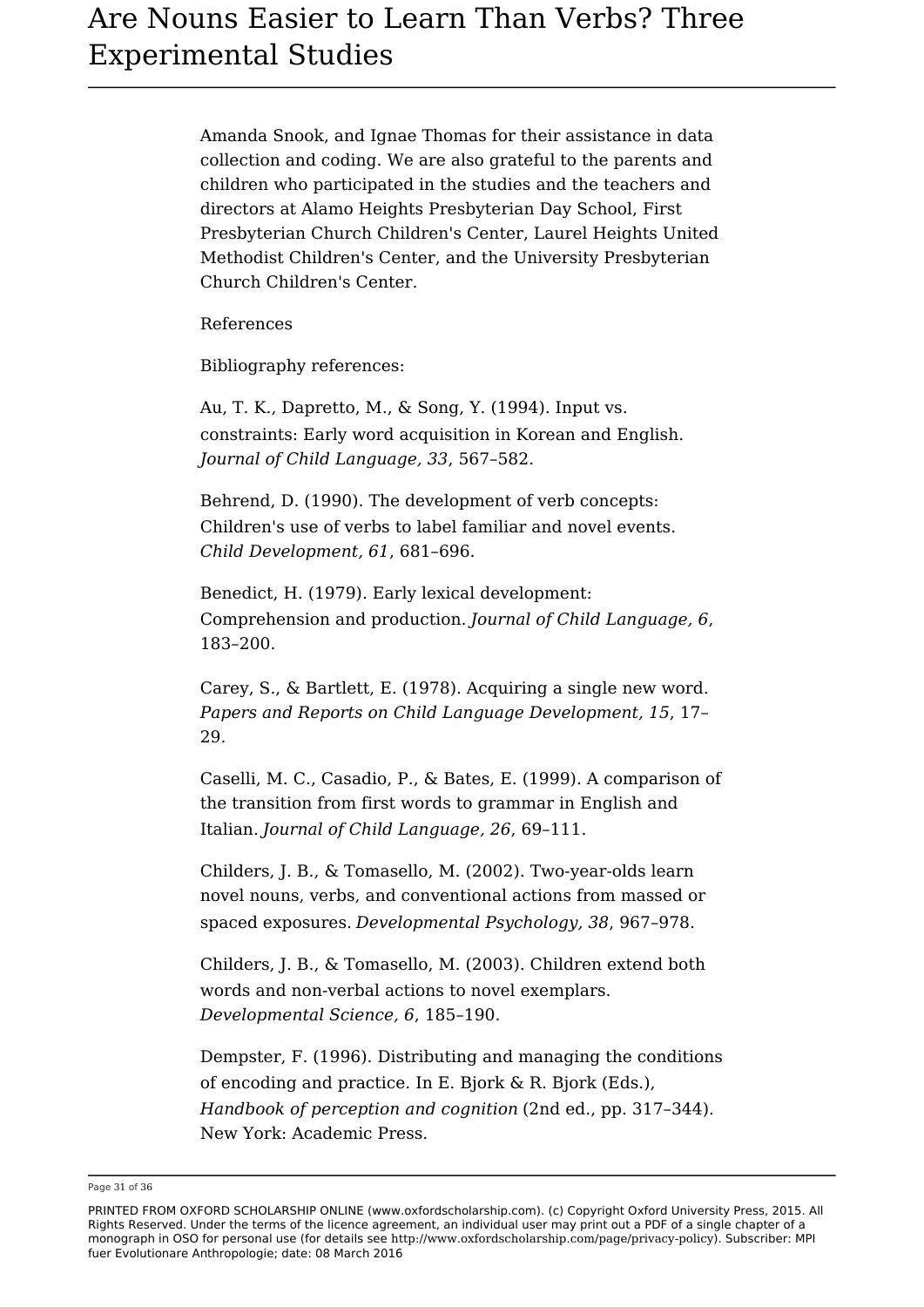Edwards, D., & Goodwin, R. (1986). Action words and pragmatic function in early language. In S. A. Kuczaj & M. D. Barrett (Eds.), *The development of word meaning: Progress in cognitive development research* (pp. 257–273). New York: Springer-Verlag.

Fenson, L., Dale, P., Reznick, J. S., Bates, E., Thal, D., & Pethick, S. J. (1994). Variability in early communicative development. *Monographs of the Society for Research in Child Development, 59*, v–173.

Fernald, A., & Morikawa, H. (1993). Common themes and cultural variations in Japanese and American mothers' speech to infants. *Child Development, 64*, 637–56.

Forbes, J. N., & Farrar, M. J. (1993). Children's initial assumptions about the meaning of novel motion verbs: Biased and conservative? *Cognitive Development, 8*, 273–290.

Forbes, J. N., & Farrar, M. J. (1995). Learning to represent word meaning: What initial training events reveal about children's developing action concepts. *Cognitive Development, 10*, 1–20.

Gentner, D. (1982). Why nouns are learned before verbs: Linguistic relativity versus natural partitioning. In S. A. Kuczaj, II (Ed.), *Language development: Vol. 2. Language, thought and culture* (pp. 301–344). Hillsdale, NJ: Erlbaum.

Gentner, D., & Boroditsky, L. (2001). Individuation, relativity, and early word learning. In M. Bowerman & S. C. Levinson (Eds.), *Language acquisition and conceptual development* (pp. 215–256). Cambridge: Cambridge University Press.

Goldfield, B. A. (1993). Noun bias in maternal speech to oneyear-olds. *Journal of Child Language, 20*, 85–99.

Goldin-Meadow, S., Seligman, M., & Gelman, R. (1976). Language in the two-year-old. *Cognition, 4*, 189–202.

Golinkoff, R. M., Hirsh-Pasek, K., & Mervis, C. B. (1995). Lexical principles can be extended to the acquisition of verbs. In M. Tomasello & W. E. Merriman (Eds.), *Beyond names for*

Page 32 of 36

PRINTED FROM OXFORD SCHOLARSHIP ONLINE (www.oxfordscholarship.com). (c) Copyright Oxford University Press, 2015. All Rights Reserved. Under the terms of the licence agreement, an individual user may print out a PDF of a single chapter of a monograph in OSO for personal use (for details see http://www.oxfordscholarship.com/page/privacy-policy). Subscriber: MPI fuer Evolutionare Anthropologie; date: 08 March 2016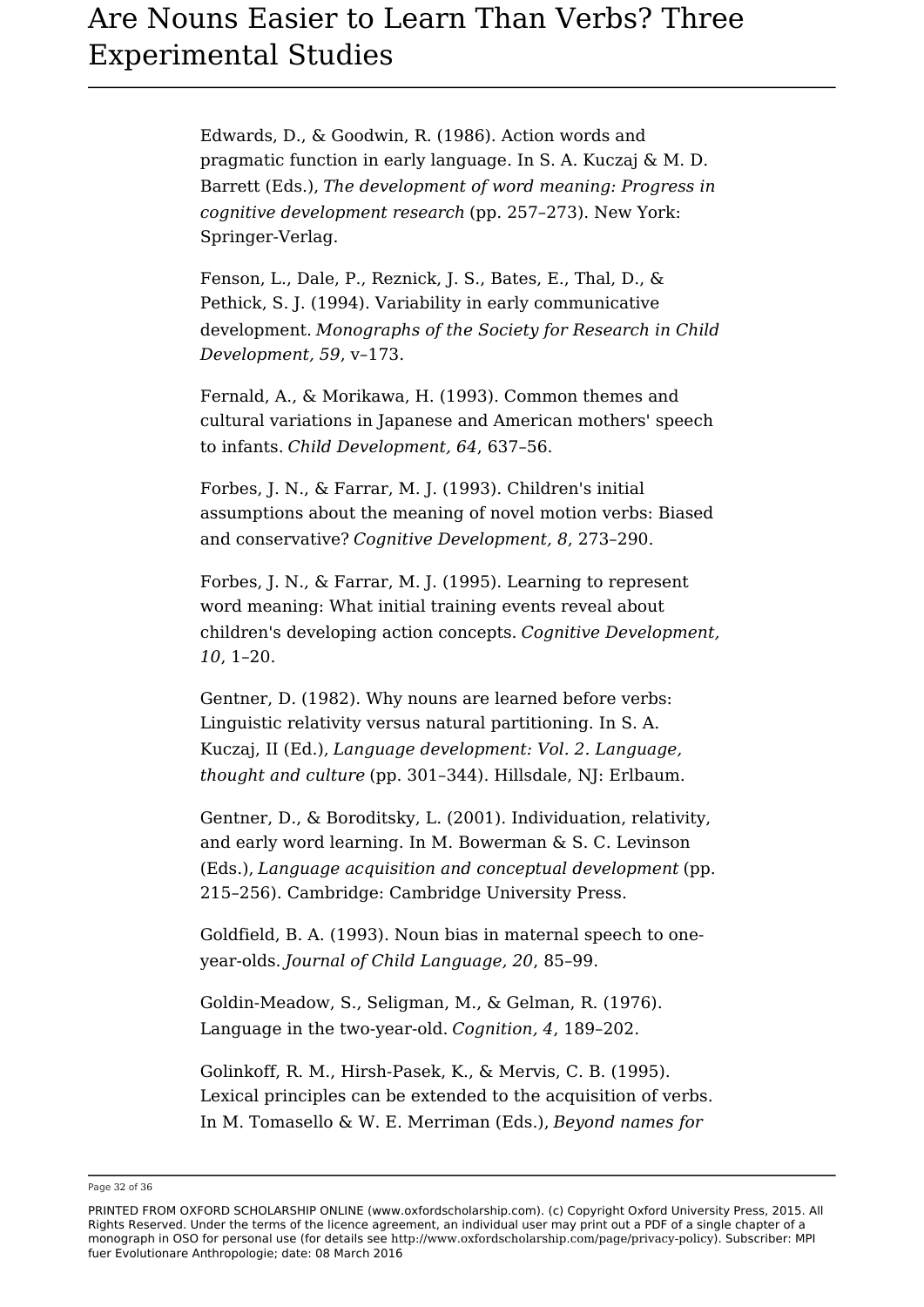*things: Young children's acquisition of verbs* (pp. 185–221). Hillsdale, NJ: Erlbaum.

Golinkoff, R. M., Jacquet, R. C., Hirsh-Pasek, K., & Nandakumar, R. (1996). Lexical principles may underlie the learning of verbs. *Child Development, 67*, 3101–3119.

Golinkoff, R. M., Mervis, C. B., & Hirsh-Pasek, K. (1994). Early object labels: The case for a developmental lexical principles framework. *Journal of Child Language, 21*, 125–155.

Gopnik, A., & Choi, S. (1995). Names, relational words, and cognitive development in English and Korean speakers: Nouns are not always learned before verbs. In M. Tomasello & W. E. Merriman (Eds.), *Beyond names for things: Young children's acquisition of verbs* (pp. 63–80). Hillsdale, NJ: Erlbaum.

Hirsh-Pasek, K., & Golinkoff, R. M. (1996). *The origins of grammar: Evidence from early language comprehension*. Cambridge, MA: MIT Press.

Huttenlocher, J., Smiley, P., & Charney, R. (1983). Emergence of action categories in the child: Evidence from verb meanings. *Psychological Review, 90*, 72–93.

Jackson-Maldonado, D., Thal, D., Marchman, V., Bates, E., & Gutierrez-Clellen, V. (1993). Early lexical development in Spanish-speaking infants and toddlers. *Journal of Child Language, 20*, 523–549.

Jones, S., Landau, B., & Smith, L. B. (1992). Syntactic context and the shape bias in children's and adults' lexical learning. *Journal of Memory and Language, 31*, 807–825.

Kim, M., McGregor, K. K., & Thompson, C. K. (2000). Early lexical development in English- and Korean-speaking children: Language-general and language-specific patterns. *Journal of Child Language, 27*, 225–254.

Markman, E. M. (1990). Constraints children place on word mearnings. *Cognitive Science, 14*, 57–77.

Markson, L. (1999). *Mechanisms of word learning in children*. Unpublished doctoral dissertation, University of Arizona.

Page 33 of 36

PRINTED FROM OXFORD SCHOLARSHIP ONLINE (www.oxfordscholarship.com). (c) Copyright Oxford University Press, 2015. All Rights Reserved. Under the terms of the licence agreement, an individual user may print out a PDF of a single chapter of a monograph in OSO for personal use (for details see http://www.oxfordscholarship.com/page/privacy-policy). Subscriber: MPI fuer Evolutionare Anthropologie; date: 08 March 2016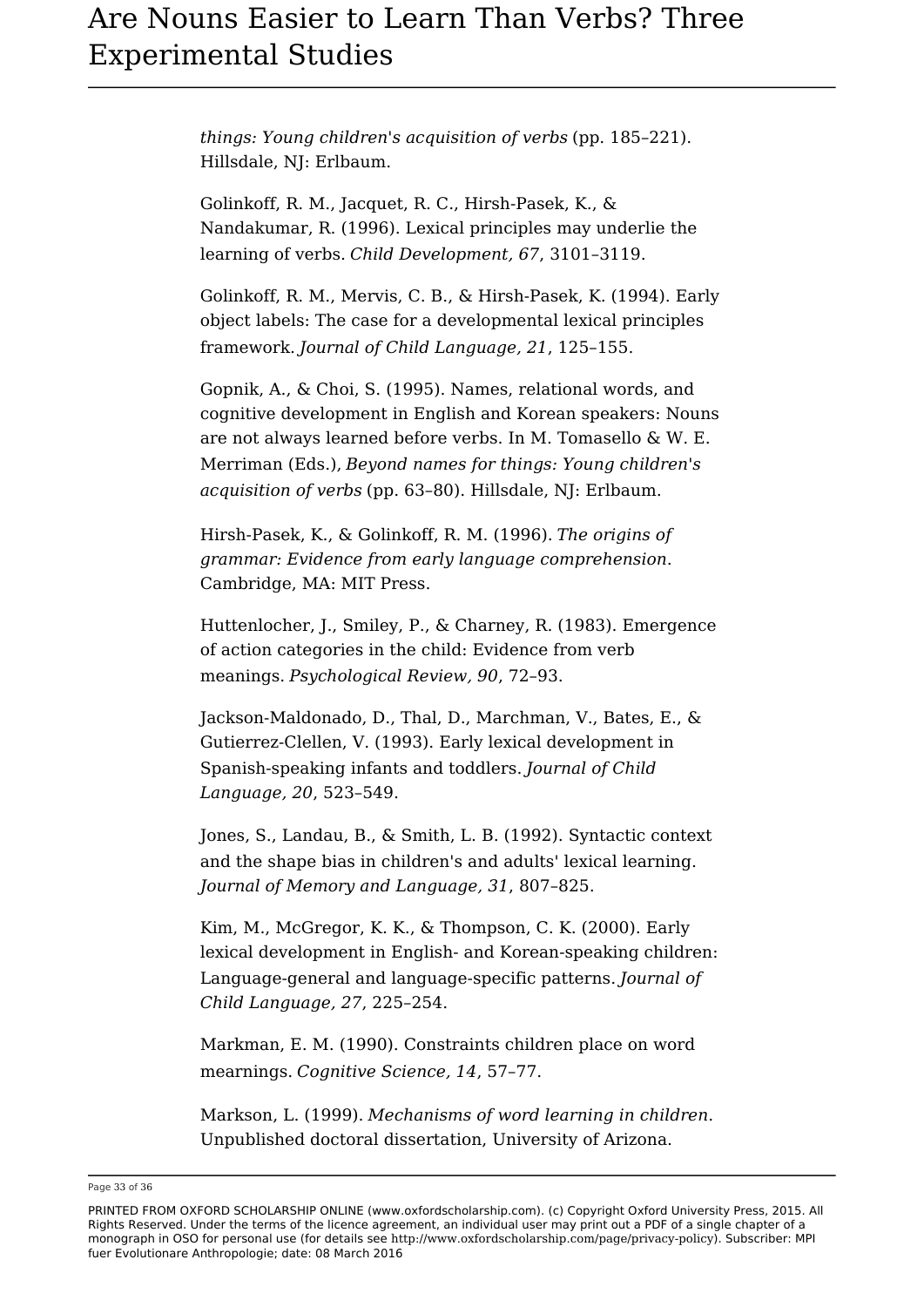Markson, L., & Bloom, P. (1997). Evidence against a dedicated system for word learning in children. *Nature, 385*, 813–815.

Merriman, W. E., Marazita, J., & Jarvis, L. (1995). Children's disposition to map new words onto new referents. In M. Tomasello & W. E. Merriman (Eds.), *Beyond names for things: Young children's acquisition of verbs* (pp. 147–183). Hillsdale, NJ: Lawrence Erlbaum.

Naigles, L. G. (1990). Children use syntax to learn verb meanings. *Journal of Child Language, 17*, 357–374.

Olguin, R., & Tomasello, M. (1993). Twenty-five-month-old children do not have a grammatical category of verb. *Cognitive Development, 8*, 245–272.

Oviatt, S. (1980). The emerging ability to comprehend language. *Child Development, 51*, 97–106.

Roberts, K. (1983). Comprehension and production of word order in Stage 1. *Child Development, 54*, 443–449.

Rosch, E., & Mervis, C. B. (1975). Family resemblances: Studies in the internal structure of categories. *Cognitive Psychology, 7*, 573–605.

Schwartz, R. G., & Leonard, L. B. (1984). Words, objects, and actions in early lexical acquisition. *Journal of Speech and Hearing Research, 27*, 119–127.

Schwartz, R., & Terrell, B. (1983). The role of input frequency in lexical acquisition. *Journal of Child Language, 10*, 57–66.

Slobin, D. I. (1973). Cognitive prerequisites for the development of grammar. In C. A. Ferguson & D. I. Slobin (Eds.), *Studies of child language development* (pp.175–208). New York: Springer.

Slobin, D. I. (1985). Crosslinguistic evidence for the languagemaking capacity. In D. I. Slobin (Ed.), *The crosslinguistic study of language acquisition: Vol. 2. Theoretical issues* (pp. 1157– 1249). Hillsdale, NJ: Lawrence Erlbaum.

Page 34 of 36

PRINTED FROM OXFORD SCHOLARSHIP ONLINE (www.oxfordscholarship.com). (c) Copyright Oxford University Press, 2015. All Rights Reserved. Under the terms of the licence agreement, an individual user may print out a PDF of a single chapter of a monograph in OSO for personal use (for details see http://www.oxfordscholarship.com/page/privacy-policy). Subscriber: MPI fuer Evolutionare Anthropologie; date: 08 March 2016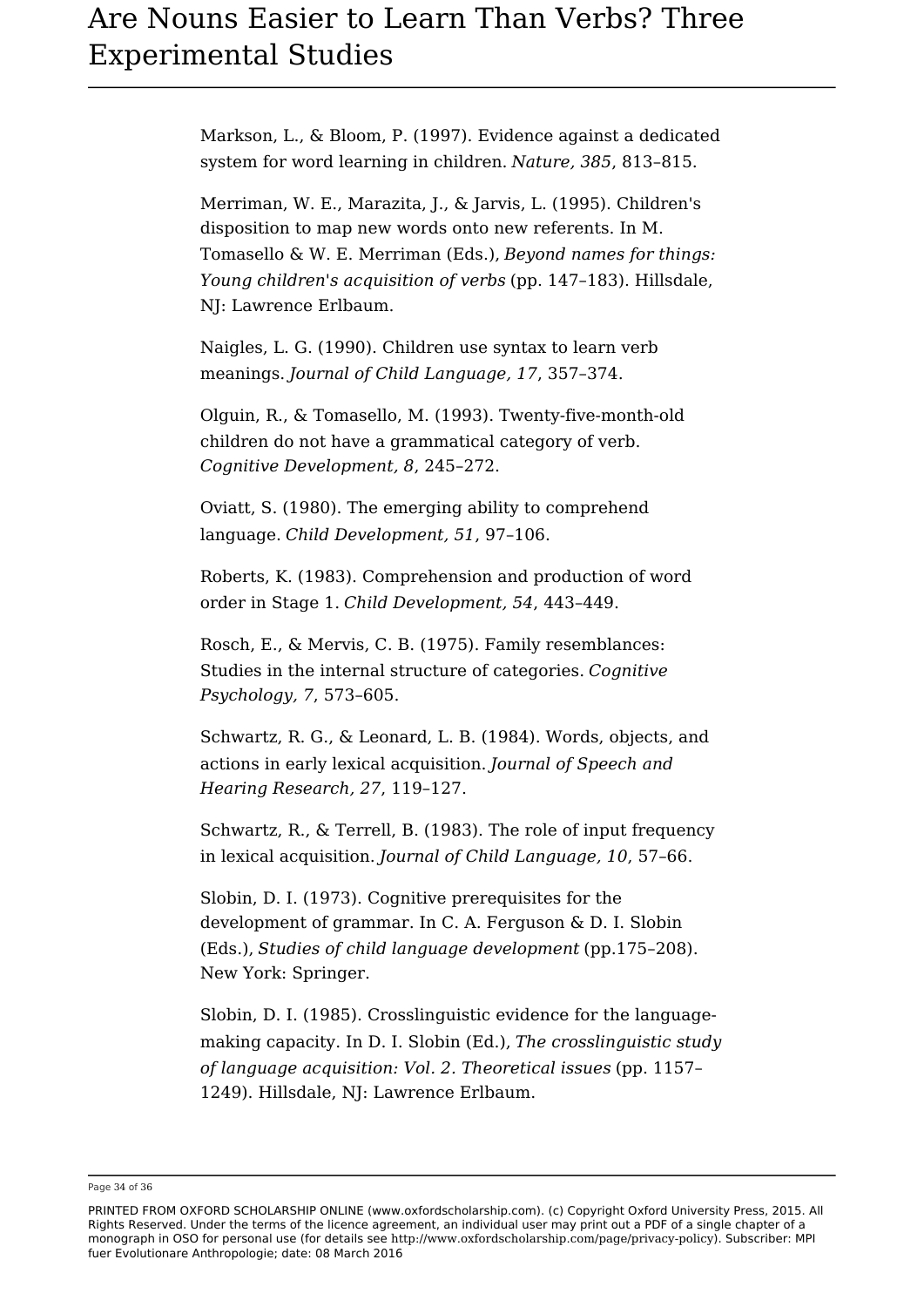Tardif, T. (1996). Nouns are not always learned before verbs: Evidence from Mandarin speakers' early vocabularies. *Developmental Psychology, 32*, 492–504.

Tardif, T., Gelman, S. A., & Xu, F. (1999). Putting the noun bias in context: A comparison of English and Mandarin. *Child Development, 70*, 620–635.

Tardif, T., Shatz, M., & Naigles, L. (1997). Caregiver speech and children's use of nouns versus verbs: A comparison of English, Italian and Mandarin. *Journal of Child Language, 24*, 535–65.

Tomasello, M. (1992). *First verbs: A case study of early grammatical development*. New York: Cambridge University Press.

Tomasello, M. (1995). Pragmatic contexts for early verb learning. In M. Tomasello & W. E. Merriman (Eds.), *Beyond names for things: Young children's acquisition of verbs* (pp. 115–146). Hillsdale, NJ: Erlbaum.

Tomasello, M. (2003). *Constructing a language*. Cambridge, MA: Harvard University Press.

Tomasello, M., & Akhtar, N. (1995). Two-year-olds use pragmatic cues to differentiate reference to objects and actions. *Cognitive Development, 10*, 201–224.

Tomasello, M., & Kruger, A. (1992). Joint attention on actions: Acquiring verbs in ostensive and non-ostensive contexts. *Journal of Child Language, 19*, 311–333.

Tomasello, M., & Merriman, W. E. (1995). *Beyond names for things: Young children's acquisition of verbs*. Hillsdale, NJ: Erlbaum.

Underwood, B. (1961). Ten years of massed practice on distributed practice. *Psychological Review, 68*, 229–247.

Waxman, S. R., & Booth, A. (2000). Principles that are invoked in the acquisition of words, but not facts. *Cognition, 77*, B33– B43.

Page 35 of 36

PRINTED FROM OXFORD SCHOLARSHIP ONLINE (www.oxfordscholarship.com). (c) Copyright Oxford University Press, 2015. All Rights Reserved. Under the terms of the licence agreement, an individual user may print out a PDF of a single chapter of a monograph in OSO for personal use (for details see http://www.oxfordscholarship.com/page/privacy-policy). Subscriber: MPI fuer Evolutionare Anthropologie; date: 08 March 2016